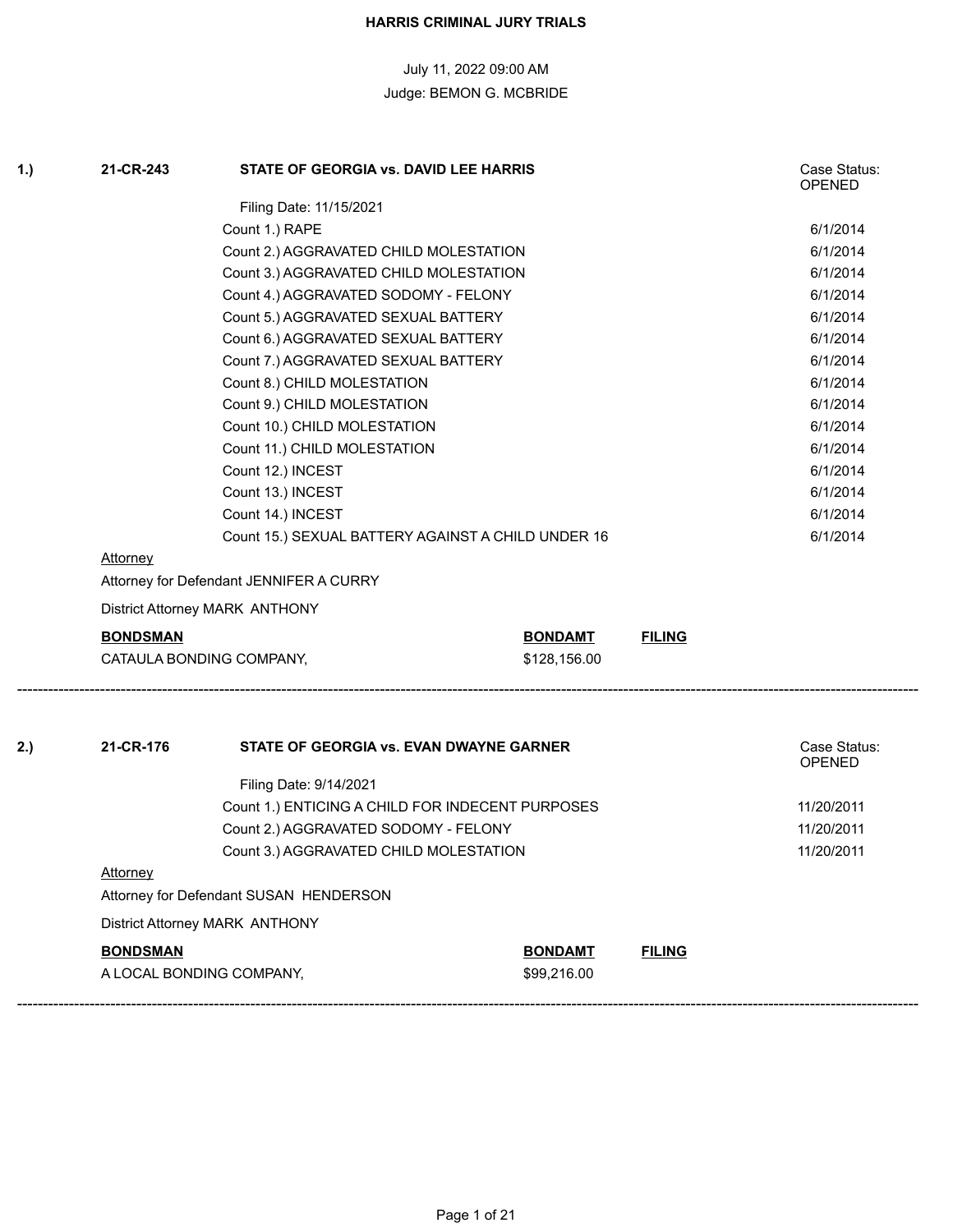| 3.) | 22-CR-046A      | <b>STATE OF GEORGIA vs. AREK TODD MCNATT</b>                        |                |               | Case Status:<br>DEMAND SPEEDY<br><b>TRIAL</b> |
|-----|-----------------|---------------------------------------------------------------------|----------------|---------------|-----------------------------------------------|
|     |                 | Filing Date: 3/23/2022                                              |                |               |                                               |
|     |                 | Count 1.) POSSESSION OF A CONTROLLED SUBSTANCE<br>WITH INTENT T     |                |               | 9/16/2021                                     |
|     |                 | Count 2.) POSSESSION OF A SCHEDULE I CONTROLLED<br><b>SUBSTANCE</b> |                |               | 9/16/2021                                     |
|     |                 | Count 3.) POSSESSION OF MARIJUANA, LESS THAN AN<br><b>OUNCE</b>     |                |               | 9/16/2021                                     |
|     | Attorney        |                                                                     |                |               |                                               |
|     |                 | District Attorney JOSEPH JASPER                                     |                |               |                                               |
|     |                 | Attorney for Defendant STACEY FLYNN                                 |                |               |                                               |
|     | <b>BONDSMAN</b> |                                                                     | <b>BONDAMT</b> | <b>FILING</b> |                                               |
|     |                 |                                                                     |                |               |                                               |
| 4.) | 22-CR-046B      | STATE OF GEORGIA vs. MICHELLE ELIZABETH MCNATT                      |                |               | Case Status:<br><b>OPENED</b>                 |
|     |                 | Filing Date: 3/23/2022                                              |                |               |                                               |
|     |                 | 9/16/2021                                                           |                |               |                                               |
|     |                 | Count 2.) POSSESSION OF A SCHEDULE I CONTROLLED<br><b>SUBSTANCE</b> |                |               |                                               |
|     |                 | Count 3.) POSSESSION OF MARIJUANA, LESS THAN AN<br><b>OUNCE</b>     |                |               |                                               |
|     | Attorney        |                                                                     |                |               |                                               |
|     |                 | District Attorney MARK ANTHONY                                      |                |               |                                               |
|     |                 | Attorney for Defendant ERIC WEBB                                    |                |               |                                               |
|     | <b>BONDSMAN</b> |                                                                     | <b>BONDAMT</b> | <b>FILING</b> |                                               |
|     |                 | CATAULA BONDING COMPANY,                                            | \$15,282.00    |               |                                               |
| 5.) | 18-CR-396A      | STATE OF GEORGIA vs. CAMMON STEVEN C. ASHLEY                        |                |               | Case Status:                                  |
|     |                 |                                                                     |                |               | <b>OPENED</b>                                 |
|     |                 | Filing Date: 11/13/2018                                             |                |               |                                               |
|     | Attorney        | Count 2.) BURGLARY IN THE FIRST DEGREE                              |                |               | 10/4/2018                                     |
|     |                 | Attorney for Defendant SUSAN HENDERSON                              |                |               |                                               |
|     |                 | District Attorney MARK ANTHONY                                      |                |               |                                               |
|     | <b>BONDSMAN</b> |                                                                     | <b>BONDAMT</b> | <b>FILING</b> |                                               |
|     |                 | CATAULA BONDING COMPANY,                                            | \$5,572.00     |               |                                               |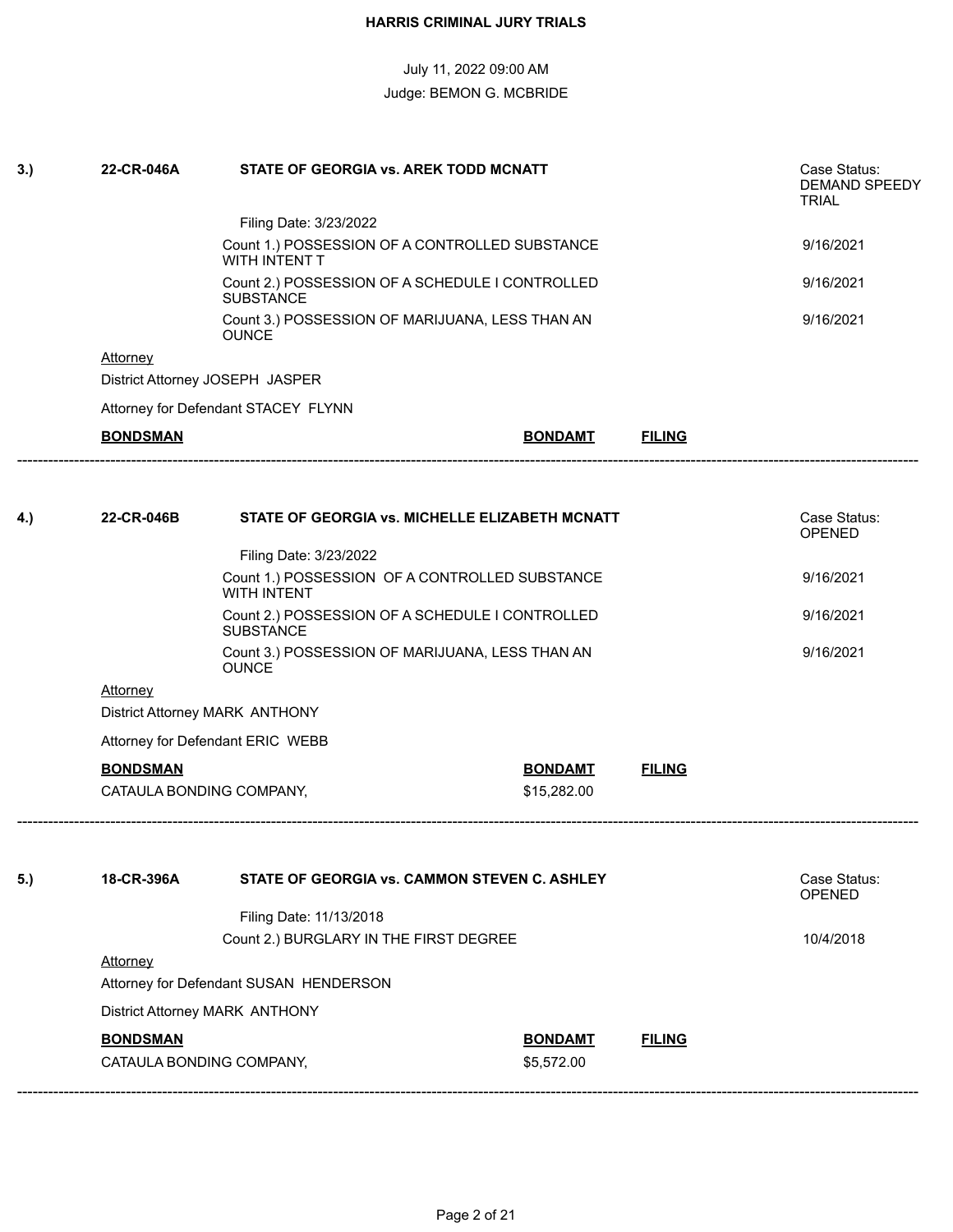| 6.) | 18-CR-396B<br><b>STATE OF GEORGIA VS. JESSICA LAUREN CONDON</b> |                                                                                  |                |               | Case Status:<br><b>OPENED</b> |  |
|-----|-----------------------------------------------------------------|----------------------------------------------------------------------------------|----------------|---------------|-------------------------------|--|
|     |                                                                 | Filing Date: 11/13/2018                                                          |                |               |                               |  |
|     |                                                                 | 10/4/2018                                                                        |                |               |                               |  |
|     |                                                                 | Count 1.) BURGLARY IN THE FIRST DEGREE<br>Count 2.) BURGLARY IN THE FIRST DEGREE |                |               | 10/4/2018                     |  |
|     | <b>Attorney</b>                                                 |                                                                                  |                |               |                               |  |
|     |                                                                 | Attorney for Defendant IFEOLUWA R. BEN-SHIDAH                                    |                |               |                               |  |
|     |                                                                 | District Attorney MARK ANTHONY                                                   |                |               |                               |  |
|     | <b>BONDSMAN</b>                                                 |                                                                                  | <b>BONDAMT</b> | <b>FILING</b> |                               |  |
|     | CONDON, JESSICA LAUREN                                          |                                                                                  | \$11,172.00    |               |                               |  |
|     |                                                                 |                                                                                  |                |               |                               |  |
| 7.) | 19-CR-008A                                                      | STATE OF GEORGIA vs. STEPHAN DELANEY                                             |                |               | Case Status:<br><b>OPENED</b> |  |
|     |                                                                 | Filing Date: 1/14/2019                                                           |                |               |                               |  |
|     |                                                                 | Count 1.) CONSPIRACY TO COMMIT ESCAPE                                            |                |               | 3/21/2018                     |  |
|     | Count 2.) CRIMINAL ATTEMPT TO COMMIT ESCAPE<br>Count 3.) ESCAPE |                                                                                  |                |               | 3/21/2018                     |  |
|     |                                                                 |                                                                                  | 3/21/2018      |               |                               |  |
|     | <b>Attorney</b>                                                 |                                                                                  |                |               |                               |  |
|     | Attorney for Defendant IFEOLUWA R. BEN-SHIDAH                   |                                                                                  |                |               |                               |  |
|     | Attorney for Defendant MIDE O. OLALOYE                          |                                                                                  |                |               |                               |  |
|     |                                                                 | District Attorney MARK ANTHONY                                                   |                |               |                               |  |
|     | <b>BONDSMAN</b>                                                 |                                                                                  | <b>BONDAMT</b> | <b>FILING</b> |                               |  |
|     | 19-CR-008B                                                      | STATE OF GEORGIA vs. FELICIA REITER                                              |                |               | Case Status:                  |  |
| 8.) |                                                                 |                                                                                  |                |               | <b>OPENED</b>                 |  |
|     |                                                                 | Filing Date: 1/14/2019                                                           |                |               |                               |  |
|     |                                                                 | Count 1.) CONSPIRACY TO COMMIT ESCAPE                                            |                |               | 3/19/2018                     |  |
|     |                                                                 | Count 2.) CRIMINAL ATTEMPT TO COMMIT ESCAPE                                      |                |               | 3/19/2018                     |  |
|     |                                                                 | Count 4.) AIDING ANOTHER TO ESCAPE                                               |                |               | 3/21/2018                     |  |
|     |                                                                 | Count 5.) HINDERING APPREHENSION OR PUNISHMENT OF                                | 3/19/2018      |               |                               |  |
|     | Attorney                                                        |                                                                                  |                |               |                               |  |
|     |                                                                 | District Attorney MARK ANTHONY                                                   |                |               |                               |  |
|     | <b>BONDSMAN</b>                                                 |                                                                                  | <b>BONDAMT</b> | <b>FILING</b> |                               |  |
|     | AAA BONDING,                                                    |                                                                                  | \$12,388.00    |               |                               |  |
|     |                                                                 |                                                                                  |                |               |                               |  |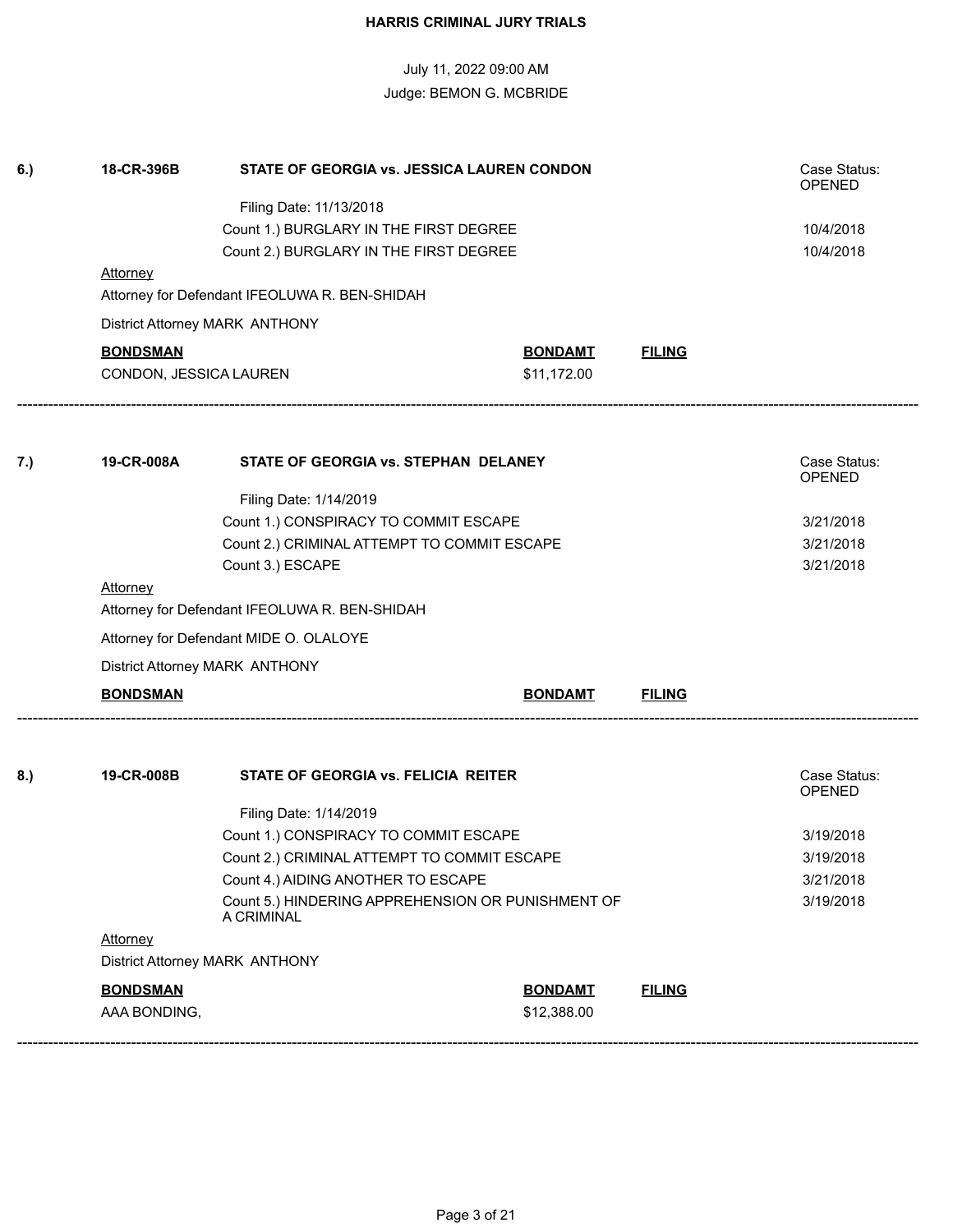| 9.)  | 19-CR-011            | STATE OF GEORGIA vs. ANTAWON LAMAR HENDERSON                        |                |                               | Case Status:<br>OPENED        |  |
|------|----------------------|---------------------------------------------------------------------|----------------|-------------------------------|-------------------------------|--|
|      |                      | Filing Date: 1/14/2019                                              |                |                               |                               |  |
|      |                      | Count 1.) FLEEING OR ATTEMPTING TO ELUDE A POLICE<br><b>OFFICER</b> |                |                               |                               |  |
|      |                      |                                                                     | 4/22/2018      |                               |                               |  |
|      |                      | 4/22/2018                                                           |                |                               |                               |  |
|      |                      | Count 4.) NO PROOF OF INSURANCE                                     |                |                               | 4/22/2018                     |  |
|      | <b>Attorney</b>      |                                                                     |                |                               |                               |  |
|      |                      | Attorney for Defendant BRETT ADAMS                                  |                |                               |                               |  |
|      |                      | District Attorney MARK ANTHONY                                      |                |                               |                               |  |
|      | <b>BONDSMAN</b>      |                                                                     | <b>BONDAMT</b> | <b>FILING</b>                 |                               |  |
|      | CATAULA BONDING CO., |                                                                     | \$3,406.00     |                               |                               |  |
|      |                      |                                                                     |                |                               |                               |  |
| 10.) | 19-CR-176            | STATE OF GEORGIA vs. JOSHUA PHILLIP EASTMEAD                        |                | Case Status:<br><b>OPENED</b> |                               |  |
|      |                      | Filing Date: 9/9/2019                                               |                |                               |                               |  |
|      |                      | Count 1.) TERRORISTIC THREATS                                       |                |                               | 7/2/2019                      |  |
|      |                      | Count 2.) HARASSING COMMUNICATIONS                                  |                |                               | 7/2/2019                      |  |
|      | Attorney             |                                                                     |                |                               |                               |  |
|      |                      | Attorney for Defendant WILLIAM J KENDRICK                           |                |                               |                               |  |
|      |                      | District Attorney JOSEPH JASPER                                     |                |                               |                               |  |
|      | <b>BONDSMAN</b>      |                                                                     | <b>BONDAMT</b> | <b>FILING</b>                 |                               |  |
|      | AAA BONDING,         |                                                                     | \$18,844.00    |                               |                               |  |
|      |                      |                                                                     |                |                               |                               |  |
| 11.) | 19-CR-208            | STATE OF GEORGIA vs. AUSTIN COLE JACKSON                            |                |                               | Case Status:<br><b>OPENED</b> |  |
|      |                      | Filing Date: 11/4/2019                                              |                |                               |                               |  |
|      |                      | Count 1.) THEFT BY TAKING                                           |                |                               | 8/1/2018                      |  |
|      | Attorney             |                                                                     |                |                               |                               |  |
|      |                      | Attorney for Defendant W. JOHN WILSON                               |                |                               |                               |  |
|      |                      | District Attorney MARK ANTHONY                                      |                |                               |                               |  |
|      | <b>BONDSMAN</b>      |                                                                     | <b>BONDAMT</b> | <b>FILING</b>                 |                               |  |
|      |                      |                                                                     |                |                               |                               |  |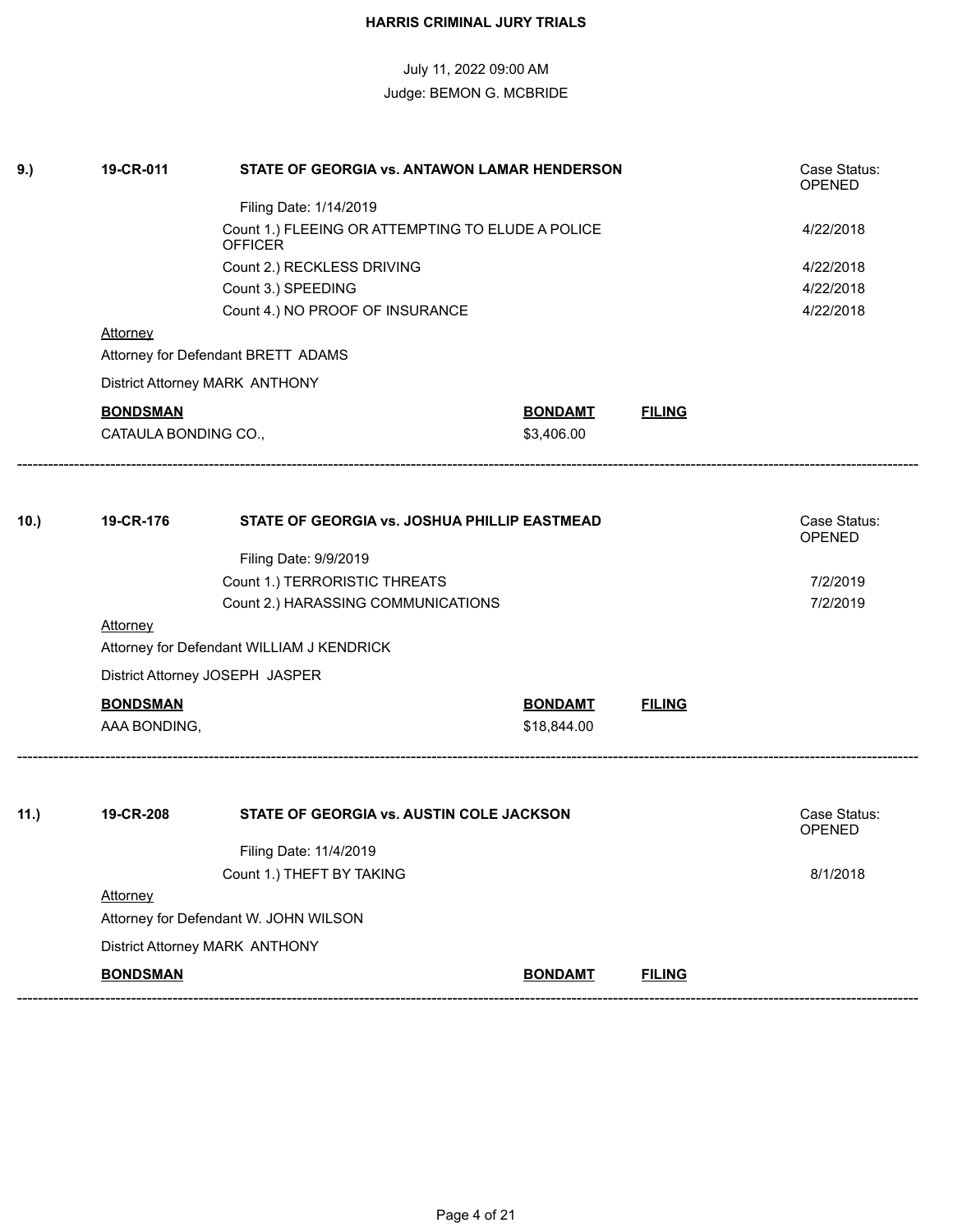| 12.) | 19-CR-248       | STATE OF GEORGIA vs. NOLEN BRANDT RYALS                                                                                      |                |               | Case Status:<br><b>OPENED</b>               |
|------|-----------------|------------------------------------------------------------------------------------------------------------------------------|----------------|---------------|---------------------------------------------|
|      |                 | Filing Date: 11/6/2019                                                                                                       |                |               |                                             |
|      |                 | Count 1.) DRIVING UNDER THE INFLUENCE (LESS SAFE)<br>(DRUGS)                                                                 |                |               | 8/25/2018                                   |
|      |                 | Count 2.) POSSESSION OF MARIJUANA, LESS THAN AN<br><b>OUNCE</b>                                                              |                |               | 8/25/2018                                   |
|      |                 | Count 3.) POSSESSION OF A SCHEDULE IV CONTROLLED<br><b>SUBSTANCE</b>                                                         |                |               | 8/25/2018                                   |
|      |                 | Count 4.) FORGERY IN THE SECOND DEGREE                                                                                       |                |               | 8/25/2018                                   |
|      | Attorney        |                                                                                                                              |                |               |                                             |
|      |                 | Attorney for Defendant JENNIFER A CURRY                                                                                      |                |               |                                             |
|      |                 | District Attorney JOSEPH JASPER                                                                                              |                |               |                                             |
|      | <b>BONDSMAN</b> |                                                                                                                              | <b>BONDAMT</b> | <b>FILING</b> |                                             |
|      |                 | CATAULA BONDING COMPANY,                                                                                                     | \$4,588.00     |               |                                             |
| 13.) | 19-CR-266       | STATE OF GEORGIA vs. STEVEN ANTHONY SIZEMORE<br>Filing Date: 11/20/2019<br>Count 1.) DRIVING UNDER THE INFLUENCE (LESS SAFE) |                |               | Case Status:<br><b>OPENED</b><br>11/26/2017 |
|      |                 | (ALCOHOL)<br>Count 2.) POSSESSION OF A SCHEDULE IV CONTROLLED                                                                |                |               | 11/26/2017                                  |
|      |                 | <b>SUBSTANCE</b>                                                                                                             |                |               |                                             |
|      |                 | Count 3.) DRUGS NOT IN ORIGINAL CONTAINER                                                                                    |                |               | 11/26/2017                                  |
|      |                 | Count 4.) POSSESSION OF MARIJUANA, LESS THAN AN<br><b>OUNCE</b>                                                              |                |               | 11/26/2017                                  |
|      | <b>Attorney</b> |                                                                                                                              |                |               |                                             |
|      |                 | Attorney for Defendant ERIC WEBB                                                                                             |                |               |                                             |
|      |                 | District Attorney JOSEPH JASPER                                                                                              |                |               |                                             |
|      | <b>BONDSMAN</b> |                                                                                                                              | <b>BONDAMT</b> | <b>FILING</b> |                                             |
|      |                 |                                                                                                                              |                |               |                                             |
| 14.) |                 |                                                                                                                              |                |               | Case Status:                                |
|      | 19-CR-278       | STATE OF GEORGIA vs. SANTWAN JAMAL HOLT                                                                                      |                |               | OPENED                                      |
|      |                 | Filing Date: 12/2/2019                                                                                                       |                |               |                                             |

Attorney for Defendant ERIC WEBB

District Attorney JOSEPH JASPER

#### **BONDSMAN BONDAMT FILING**

**Attorney** 

ANYTIME BAIL BONDING INC, \$1,600.00

------------------------------------------------------------------------------------------------------------------------------------------------------------------------------

Count 2.) DRIVING WHILE LICENSE SUSPENDED 9/21/2018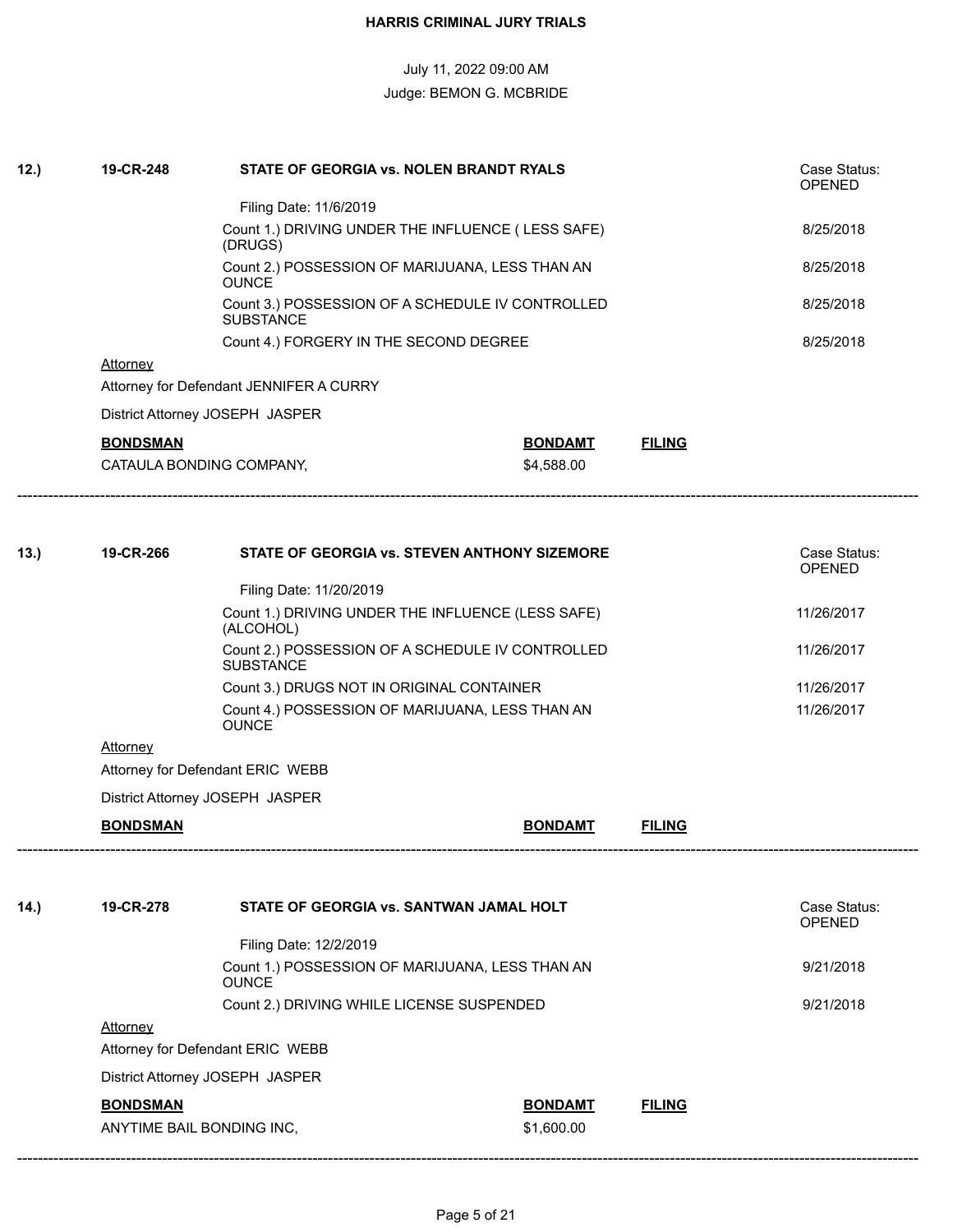| 15.) | 19-CR-287                      | Case Status:<br><b>OPENED</b>                                                      |                               |               |              |
|------|--------------------------------|------------------------------------------------------------------------------------|-------------------------------|---------------|--------------|
|      |                                |                                                                                    |                               |               |              |
|      |                                | Count 1.) DRIVING WITHOUT A LICENSE                                                |                               |               | 2/22/2019    |
|      | Attorney                       |                                                                                    |                               |               |              |
|      |                                | District Attorney JOSEPH JASPER                                                    |                               |               |              |
|      | <b>BONDSMAN</b>                |                                                                                    | <b>BONDAMT</b>                | <b>FILING</b> |              |
|      |                                | CATAULA BONDING COMPANY,                                                           | \$800.00                      |               |              |
|      |                                | STATE OF GEORGIA vs. DAVID TRUETT DODD                                             |                               |               |              |
| 16.) | 19-CR-296                      |                                                                                    | Case Status:<br><b>OPENED</b> |               |              |
|      |                                |                                                                                    |                               |               |              |
|      |                                | Count 1.) HARASSING COMMUNICATIONS<br>Count 2.) UNLAWFUL CONDUCT DURING 9-1-1 CALL |                               |               | 5/20/2019    |
|      |                                |                                                                                    | 5/20/2019                     |               |              |
|      | <b>Attorney</b>                | Attorney for Defendant WILLIAM J KENDRICK                                          |                               |               |              |
|      |                                |                                                                                    |                               |               |              |
|      | District Attorney MARK ANTHONY |                                                                                    |                               |               |              |
|      | <b>BONDSMAN</b>                |                                                                                    | <b>BONDAMT</b>                | <b>FILING</b> |              |
|      | 24/7 AAA BAIL BONDS,           |                                                                                    | \$1,172.00                    |               |              |
| 17.) | 20-CR-016                      | <b>STATE OF GEORGIA vs. LARRY JASON MOTOS</b>                                      |                               |               | Case Status: |
|      |                                |                                                                                    |                               |               | OPENED       |
|      |                                | Filing Date: 1/14/2020                                                             |                               |               |              |
|      |                                | Count 1.) AGGRAVATED CHILD MOLESTATION                                             |                               |               | 5/29/2004    |
|      |                                | Count 2.) AGGRAVATED SODOMY - FELONY                                               |                               |               | 5/29/2004    |
|      | <b>Attorney</b>                | Attorney for Defendant JENNIFER A CURRY                                            |                               |               |              |
|      |                                | District Attorney JOSEPH JASPER                                                    |                               |               |              |
|      | <b>BONDSMAN</b>                |                                                                                    | <b>BONDAMT</b>                | <b>FILING</b> |              |
|      |                                | CATAULA BONDING COMPANY,                                                           | \$27,572.00                   |               |              |
|      |                                |                                                                                    |                               |               |              |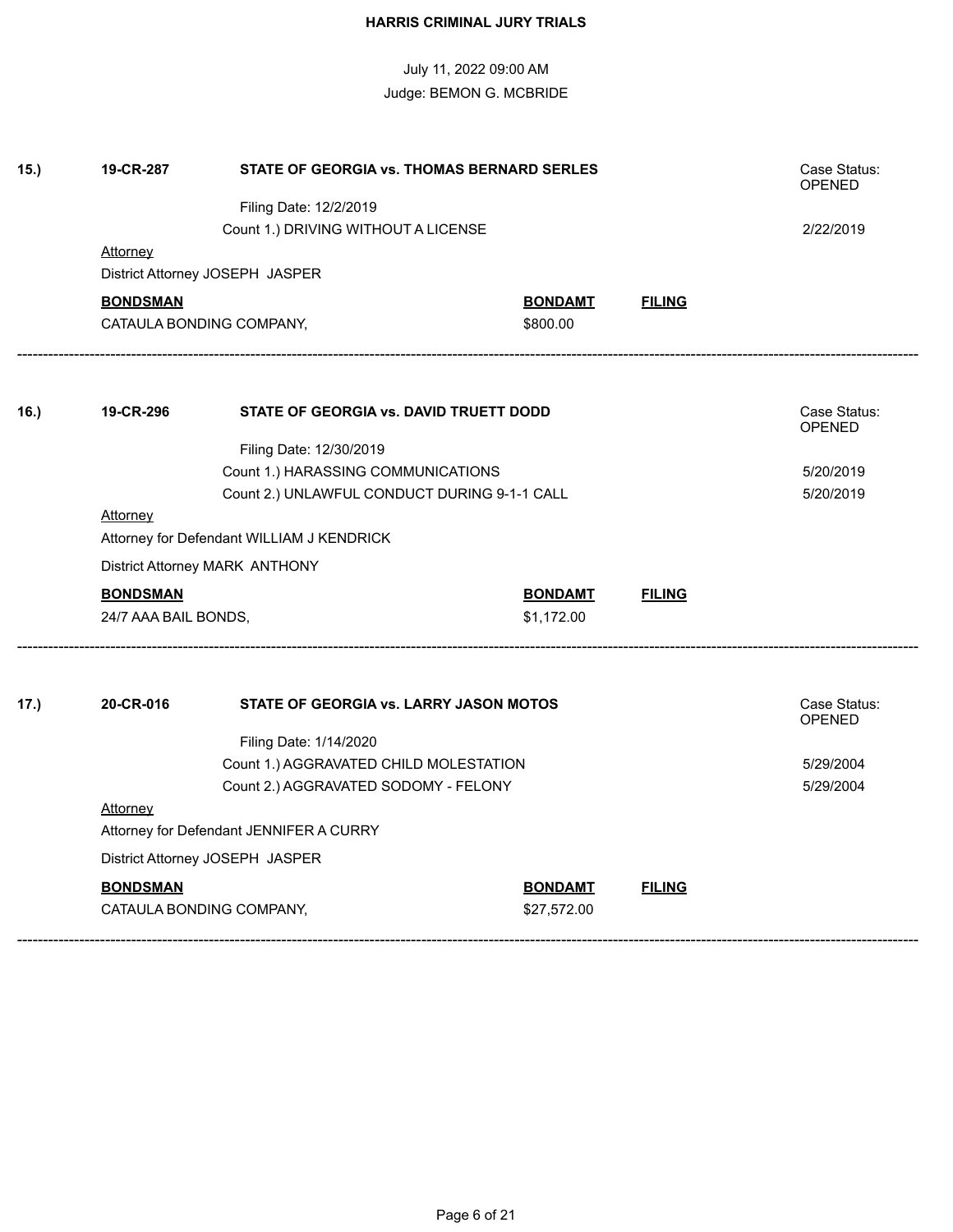| 18.) | 20-CR-032<br>STATE OF GEORGIA vs. WILLIAM DAVID HAMBY |                                                              |                |               | Case Status:<br><b>OPENED</b> |
|------|-------------------------------------------------------|--------------------------------------------------------------|----------------|---------------|-------------------------------|
|      |                                                       |                                                              |                |               |                               |
|      |                                                       | 6/1/2018                                                     |                |               |                               |
|      | Attorney                                              | Attorney for Defendant IFEOLUWA R. BEN-SHIDAH                |                |               |                               |
|      |                                                       |                                                              |                |               |                               |
|      |                                                       | Attorney for Defendant MIDE O. OLALOYE                       |                |               |                               |
|      |                                                       | District Attorney MARK ANTHONY                               |                |               |                               |
|      | <b>BONDSMAN</b>                                       |                                                              | <b>BONDAMT</b> | <b>FILING</b> |                               |
|      | HAMBY, BETTY                                          |                                                              | \$2,272.00     |               |                               |
| 19.) | 20-CR-033                                             | STATE OF GEORGIA vs. WILLIAM DAVID HAMBY                     |                |               | Case Status:                  |
|      |                                                       |                                                              |                |               | <b>OPENED</b>                 |
|      |                                                       | Filing Date: 1/31/2020<br>Count 1.) BATTERY, FAMILY VIOLENCE |                |               |                               |
|      |                                                       | 11/25/2019<br>11/25/2019                                     |                |               |                               |
|      |                                                       | 11/25/2019                                                   |                |               |                               |
|      | Attorney                                              |                                                              |                |               |                               |
|      | Attorney for Defendant IFEOLUWA R. BEN-SHIDAH         |                                                              |                |               |                               |
|      |                                                       | Attorney for Defendant MIDE O. OLALOYE                       |                |               |                               |
|      |                                                       | District Attorney MARK ANTHONY                               |                |               |                               |
|      | <b>BONDSMAN</b>                                       |                                                              | <b>BONDAMT</b> | <b>FILING</b> |                               |
|      | HAMBY, BETTY                                          |                                                              | \$11,216.00    |               |                               |
|      |                                                       |                                                              |                |               |                               |
| 20.) | 20-CR-036                                             | STATE OF GEORGIA vs. DARIN MICHAEL WILLOUGHBY                |                |               | Case Status:<br><b>OPENED</b> |
|      |                                                       | Filing Date: 1/31/2020                                       |                |               |                               |
|      |                                                       | Count 1.) SIMPLE BATTERY                                     |                |               | 7/4/2019                      |
|      | Attorney                                              |                                                              |                |               |                               |
|      |                                                       | Attorney for Defendant W. JOHN WILSON                        |                |               |                               |
|      |                                                       | District Attorney JOSEPH JASPER                              |                |               |                               |
|      | <b>BONDSMAN</b>                                       |                                                              | <b>BONDAMT</b> | <b>FILING</b> |                               |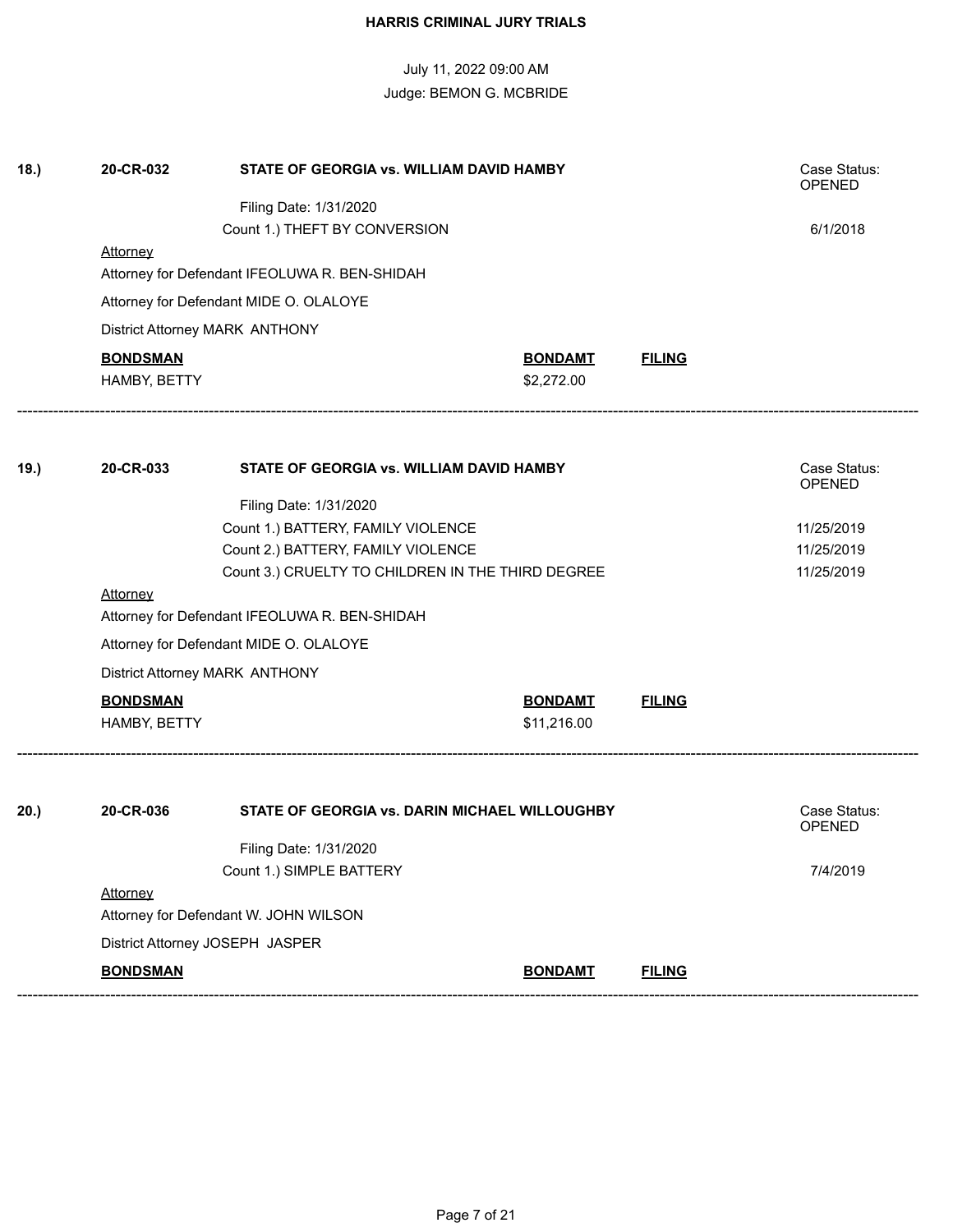| 21.) | 20-CR-041                                       | STATE OF GEORGIA vs. ADAM ROYCE CUNNINGHAM                                                                                                                                                                                           |                              |               | Case Status:                               |
|------|-------------------------------------------------|--------------------------------------------------------------------------------------------------------------------------------------------------------------------------------------------------------------------------------------|------------------------------|---------------|--------------------------------------------|
|      |                                                 | Filing Date: 2/24/2020                                                                                                                                                                                                               |                              |               | OPENED                                     |
|      |                                                 | Count 1.) RECKLESS CONDUCT                                                                                                                                                                                                           |                              |               | 7/21/2019                                  |
|      | Attorney                                        | Attorney for Defendant W. JOHN WILSON                                                                                                                                                                                                |                              |               |                                            |
|      |                                                 | District Attorney JOSEPH JASPER                                                                                                                                                                                                      |                              |               |                                            |
|      | <b>BONDSMAN</b>                                 | COPPERHEAD FAST BONDING,                                                                                                                                                                                                             | <b>BONDAMT</b><br>\$5,644.00 | <b>FILING</b> |                                            |
| 22.) | 20-CR-043<br><b>Attorney</b><br><b>BONDSMAN</b> | STATE OF GEORGIA vs. RAMEL SHAKOOR CRENSHAW<br>Filing Date: 2/28/2020<br>Count 1.) SPEEDING<br>Posted Speed: 70 Actual Speed: 100<br>Attorney for Defendant ERIC WEBB<br>District Attorney JOSEPH JASPER<br>CATAULA BONDING COMPANY, | <b>BONDAMT</b><br>\$4,616.00 | <b>FILING</b> | Case Status:<br>OPENED<br>8/17/2019        |
| 23.) | 20-CR-055<br><b>Attorney</b>                    | STATE OF GEORGIA vs. CHRIS ALLEN OUTLAW<br>Filing Date: 3/2/2020<br>Count 1.) OBSTRUCTION OF AN OFFICER                                                                                                                              |                              |               | Case Status:<br><b>OPENED</b><br>4/21/2019 |
|      |                                                 | Attorney for Defendant W. JOHN WILSON                                                                                                                                                                                                |                              |               |                                            |
|      | District Attorney MARK ANTHONY                  |                                                                                                                                                                                                                                      |                              |               |                                            |

**BONDSMAN BONDAMT FILING** CATAULA BONDING COMPANY, \$1,172.00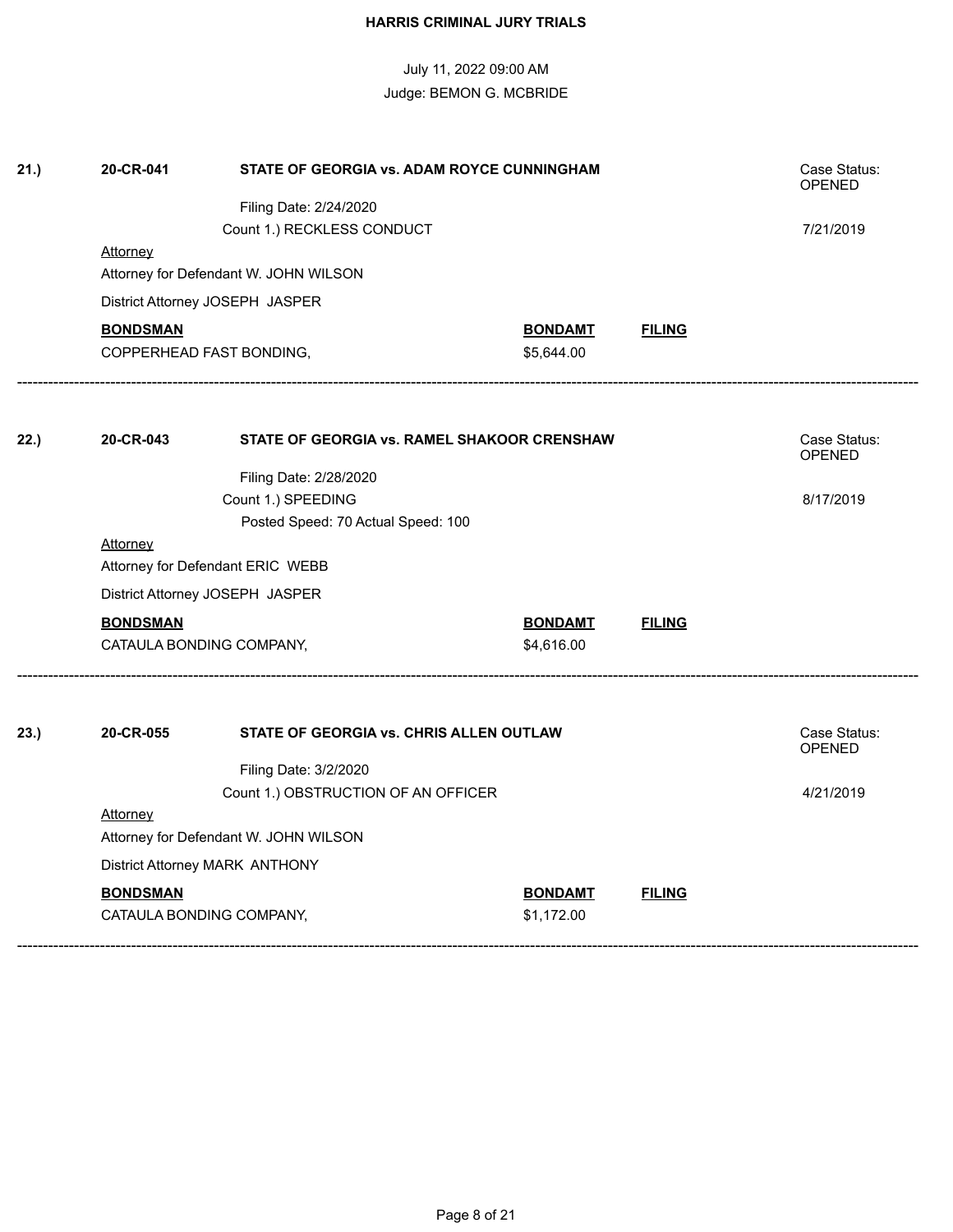| 24.) | 20-CR-060                                                                 | STATE OF GEORGIA vs. ENISHA ZIPPORIAH SCOTT |                |               | Case Status:<br><b>OPENED</b> |
|------|---------------------------------------------------------------------------|---------------------------------------------|----------------|---------------|-------------------------------|
|      |                                                                           | Filing Date: 3/2/2020                       |                |               |                               |
|      |                                                                           | 11/14/2018                                  |                |               |                               |
|      |                                                                           | Count 2.) DRIVING ON IMPROPER REGISTRATION  |                |               | 11/14/2018                    |
|      | Attorney                                                                  |                                             |                |               |                               |
|      |                                                                           | Attorney for Defendant ERIC WEBB            |                |               |                               |
|      |                                                                           | District Attorney JOSEPH JASPER             |                |               |                               |
|      | <b>BONDSMAN</b>                                                           |                                             | <b>BONDAMT</b> | <b>FILING</b> |                               |
|      |                                                                           |                                             |                |               |                               |
| 25.) | 20-CR-077                                                                 | STATE OF GEORGIA vs. ZARI SAROBI ASKEW      |                |               | Case Status:<br><b>OPENED</b> |
|      |                                                                           |                                             |                |               |                               |
|      | Count 1.) GIVING FALSE INFORMATION TO A LAW<br><b>ENFORCEMENT OFFICER</b> |                                             |                | 4/8/2018      |                               |
|      | Count 2.) POSSESSION OF MARIJUANA, LESS THAN AN<br><b>OUNCE</b>           |                                             |                |               | 4/8/2018                      |
|      | Attorney                                                                  |                                             |                |               |                               |
|      |                                                                           | District Attorney MARK ANTHONY              |                |               |                               |
|      | <b>BONDSMAN</b>                                                           |                                             | <b>BONDAMT</b> | <b>FILING</b> |                               |
|      |                                                                           | CATAULA BONDING COMPANY,                    | \$3,516.00     |               |                               |
|      |                                                                           |                                             |                |               |                               |
| 26.) | 20-CR-081                                                                 | STATE OF GEORGIA vs. ROMAN MICHAEL DUDENSKI |                |               | Case Status:<br><b>OPENED</b> |
|      |                                                                           | Filing Date: 3/20/2020                      |                |               |                               |
|      |                                                                           | Count 1.) HARASSING COMMUNICATIONS          |                |               | 3/31/2019                     |
|      | Attorney                                                                  |                                             |                |               |                               |
|      |                                                                           | Attorney for Defendant ERIC WEBB            |                |               |                               |
|      |                                                                           | District Attorney MARK ANTHONY              |                |               |                               |
|      | <b>BONDSMAN</b>                                                           |                                             | <b>BONDAMT</b> | <b>FILING</b> |                               |
|      |                                                                           | CATAULA BONDING COMPANY,                    | \$1,172.00     |               |                               |
|      |                                                                           |                                             |                |               |                               |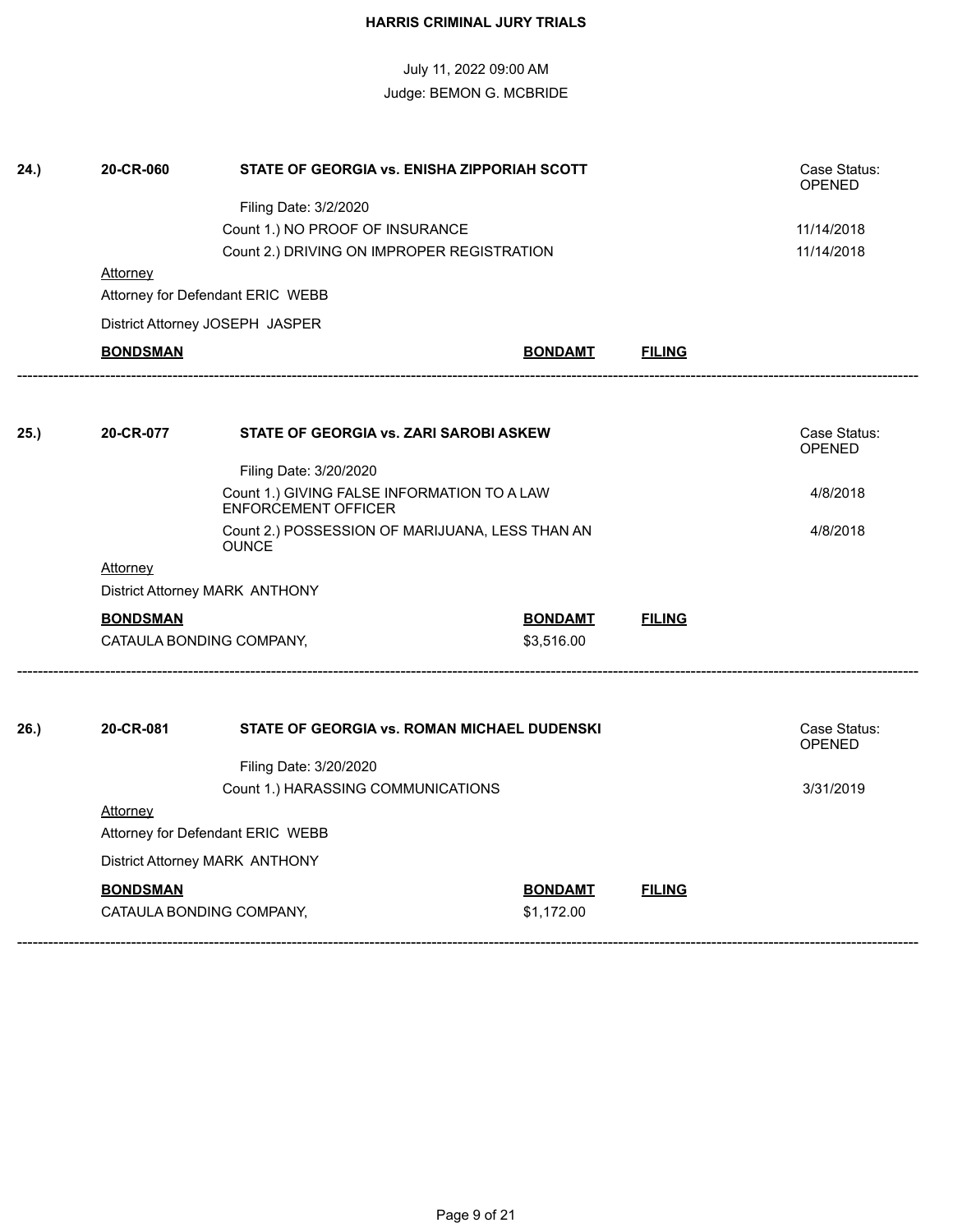| 27.) | 20-CR-108       | Case Status:<br><b>OPENED</b><br>3/6/2019<br>3/6/2019<br>3/6/2019         |                              |               |                        |
|------|-----------------|---------------------------------------------------------------------------|------------------------------|---------------|------------------------|
|      |                 | Posted Speed: 45 Actual Speed: 75                                         |                              |               |                        |
|      | <b>Attorney</b> | Attorney for Defendant ROD R SKIFF                                        |                              |               |                        |
|      |                 | District Attorney MARK ANTHONY                                            |                              |               |                        |
|      | <b>BONDSMAN</b> |                                                                           | <b>BONDAMT</b>               | <b>FILING</b> |                        |
|      | KOONE, ROBIN    |                                                                           | \$2,405.00                   |               |                        |
|      |                 |                                                                           |                              |               |                        |
| 28.  | 20-CR-116       | STATE OF GEORGIA vs. KELLY TY WILLIAMS                                    |                              |               | Case Status:<br>OPENED |
|      |                 | Filing Date: 3/23/2020                                                    |                              |               | 12/24/2018             |
|      | <b>Attorney</b> | Count 1.) DISORDERLY CONDUCT<br>Attorney for Defendant WILLIAM J KENDRICK |                              |               |                        |
|      |                 | District Attorney JOSEPH JASPER                                           |                              |               |                        |
|      | <b>BONDSMAN</b> | CATAULA BONDING COMPANY,                                                  | <b>BONDAMT</b><br>\$1,172.00 | <b>FILING</b> |                        |
| 29.) | 20-CR-117       | Case Status:<br>OPENED                                                    |                              |               |                        |
|      |                 | Filing Date: 3/23/2020                                                    |                              |               |                        |
|      |                 | Count 1.) DRIVING WHILE LICENSE SUSPENDED                                 |                              |               | 6/22/2019              |
|      | <b>Attorney</b> | Attorney for Defendant WILLIAM J KENDRICK                                 |                              |               |                        |
|      |                 | District Attorney JOSEPH JASPER                                           |                              |               |                        |
|      | <b>BONDSMAN</b> |                                                                           | <b>BONDAMT</b>               | <b>FILING</b> |                        |
|      |                 | CATAULA BONDING COMPANY,                                                  | \$800.00                     |               |                        |
|      |                 |                                                                           |                              |               |                        |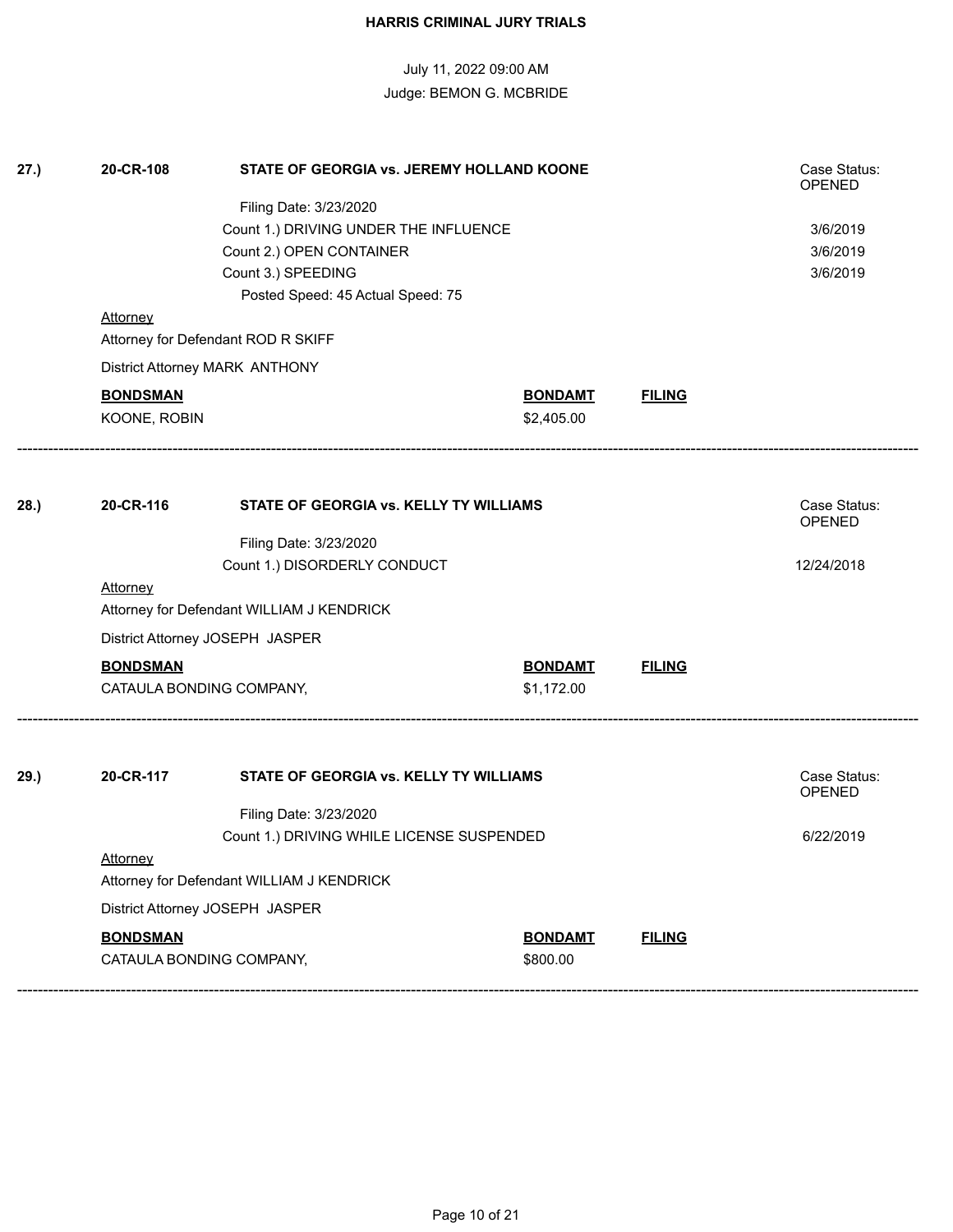|      |                                           | <b>HARRIS CRIMINAL JURY TRIALS</b>                                                                                                                                                                                                                                                                                       |                              |                |                                                                                         |
|------|-------------------------------------------|--------------------------------------------------------------------------------------------------------------------------------------------------------------------------------------------------------------------------------------------------------------------------------------------------------------------------|------------------------------|----------------|-----------------------------------------------------------------------------------------|
|      |                                           | July 11, 2022 09:00 AM<br>Judge: BEMON G. MCBRIDE                                                                                                                                                                                                                                                                        |                              |                |                                                                                         |
| 30.) | 20-CR-134B                                | STATE OF GEORGIA vs. KALA MCCOY ROBERTS                                                                                                                                                                                                                                                                                  |                              |                | Case Status:<br><b>OPENED</b>                                                           |
|      |                                           |                                                                                                                                                                                                                                                                                                                          | 5/29/2019<br>5/29/2019       |                |                                                                                         |
|      | <b>Attorney</b>                           | Attorney for Defendant ERIC WEBB                                                                                                                                                                                                                                                                                         |                              |                |                                                                                         |
|      |                                           | District Attorney JOSEPH JASPER                                                                                                                                                                                                                                                                                          |                              |                |                                                                                         |
|      | <b>BONDSMAN</b>                           | CATAULA BONDING COMPANY,                                                                                                                                                                                                                                                                                                 | <b>BONDAMT</b><br>\$1,172.00 | <b>FILING</b>  |                                                                                         |
| 31.  | 20-CR-134D<br>Attorney<br><b>BONDSMAN</b> | STATE OF GEORGIA vs. STEPHANIE MICHELLE FREEMAN<br>Filing Date: 3/26/2020<br>Count 5.) POSSESSION OF DRUG RELATED OBJECTS<br>Attorney for Defendant IFEOLUWA R. BEN-SHIDAH<br>Attorney for Defendant MIDE O. OLALOYE<br>District Attorney JOSEPH JASPER<br>FREEMAN, STEPHANIE MICHELLE                                   | <b>BONDAMT</b><br>\$1,172.00 | <b>FILING</b>  | Case Status: BENCH<br><b>WARRANT</b><br><b>Bench Warrant:</b><br>5/11/2022<br>5/29/2019 |
| 32.  | 20-CR-140<br>Attorney<br><b>DONDOMAN</b>  | STATE OF GEORGIA vs. ANTONIO DOMINICK GREEN<br>Filing Date: 4/1/2020<br>Count 1.) DRIVING WHILE LICENSE SUSPENDED<br>Count 2.) DRIVING UNDER THE INFLUENCE (LESS SAFE)<br>(ALCOHOL)<br>Count 3.) SPEEDING<br>Posted Speed: 55 Actual Speed: 72<br>Count 4.) FAILURE TO DIM HEADLIGHTS<br>District Attorney JOSEPH JASPER | <b>DONIDAMT</b>              | <b>CU INIC</b> | Case Status:<br><b>OPENED</b><br>5/10/2019<br>5/10/2019<br>5/10/2019<br>5/10/2019       |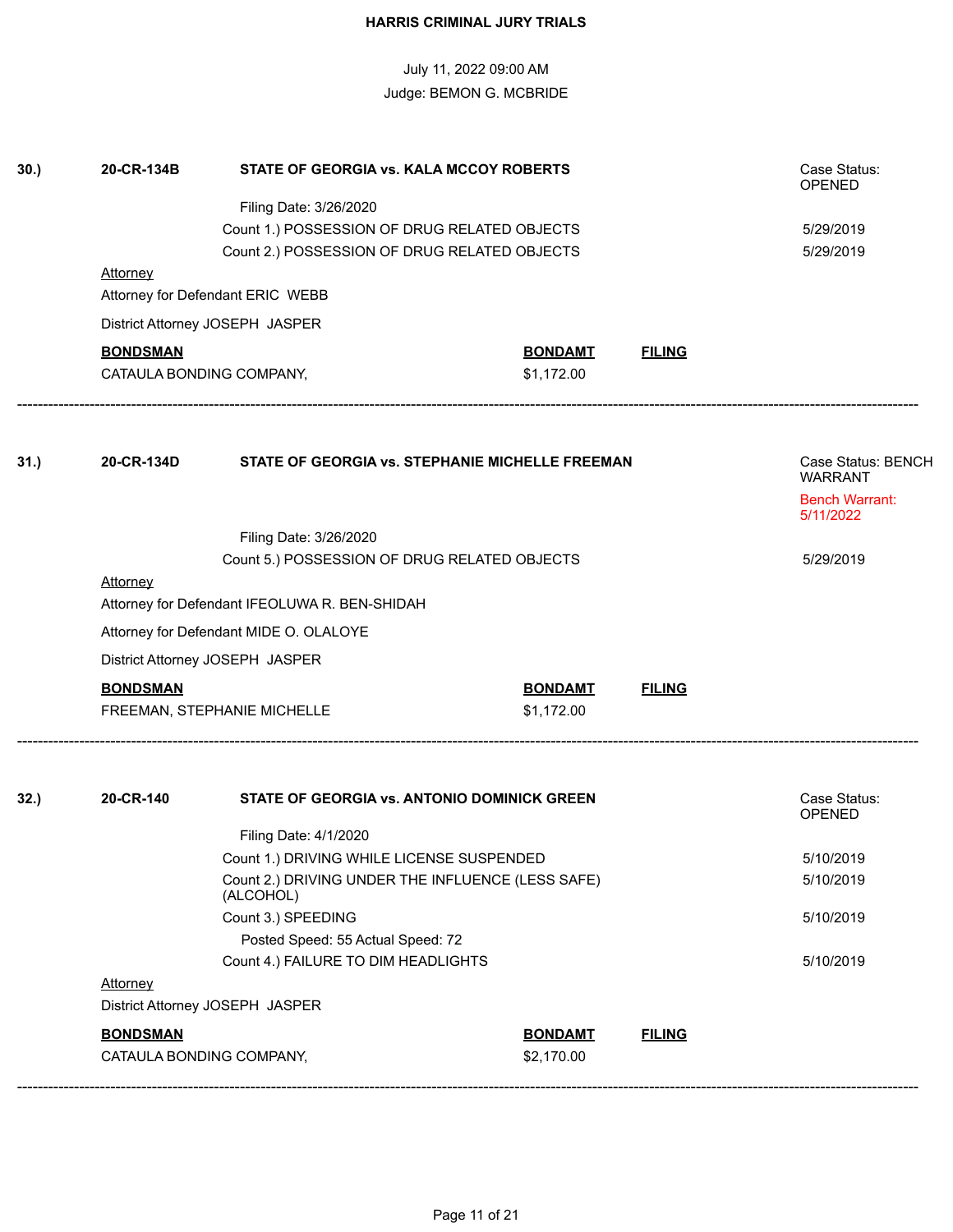| 33.  | 20-CR-178                                                                 | Case Status:<br>OPENED                             |                |               |                                      |
|------|---------------------------------------------------------------------------|----------------------------------------------------|----------------|---------------|--------------------------------------|
|      |                                                                           |                                                    |                |               |                                      |
|      |                                                                           | Filing Date: 4/1/2020<br>Count 1.) THEFT BY TAKING |                |               | 4/28/2018                            |
|      |                                                                           | Count 2.) THEFT BY DECEPTION                       |                |               | 4/28/2018                            |
|      | <b>Attorney</b>                                                           |                                                    |                |               |                                      |
|      |                                                                           | Attorney for Defendant W. JOHN WILSON              |                |               |                                      |
|      |                                                                           | District Attorney MARK ANTHONY                     |                |               |                                      |
|      | <b>BONDSMAN</b>                                                           |                                                    | <b>BONDAMT</b> | <b>FILING</b> |                                      |
|      | HARRIS, ALTON                                                             |                                                    | \$2,344.00     |               |                                      |
|      | 20-CR-187                                                                 |                                                    |                |               |                                      |
| 34.) |                                                                           | STATE OF GEORGIA vs. JERMAINE JEVONTE FELIX        |                |               | Case Status: BENCH<br><b>WARRANT</b> |
|      |                                                                           |                                                    |                |               | <b>Bench Warrant:</b><br>10/29/2020  |
|      |                                                                           |                                                    |                |               |                                      |
|      |                                                                           | 12/29/2018                                         |                |               |                                      |
|      |                                                                           | 12/29/2018                                         |                |               |                                      |
|      | Count 3.) GIVING FALSE INFORMATION TO A LAW<br><b>ENFORCEMENT OFFICER</b> |                                                    |                |               | 12/29/2018                           |
|      |                                                                           | Count 4.) DRIVING WITHOUT A LICENSE                |                |               | 12/29/2018                           |
|      |                                                                           | Count 5.) OPERATION OF UNREGISTERED VECHICLE       |                |               | 12/29/2018                           |
|      | <b>Attorney</b>                                                           |                                                    |                |               |                                      |
|      |                                                                           | District Attorney JOSEPH JASPER                    |                |               |                                      |
|      | <b>BONDSMAN</b>                                                           |                                                    | <b>BONDAMT</b> | <b>FILING</b> |                                      |
|      | FELIX, JERMAINE J                                                         |                                                    | \$2,358.00     |               |                                      |
| 35.  | 20-CR-191                                                                 | STATE OF GEORGIA vs. HAROLD EUGENE WHITTEN         |                |               | Case Status:<br><b>OPENED</b>        |
|      |                                                                           | Filing Date: 4/2/2020                              |                |               |                                      |
|      |                                                                           | Count 1.) THEFT BY TAKING                          |                |               | 7/12/2019                            |
|      | Attorney                                                                  |                                                    |                |               |                                      |
|      |                                                                           | Attorney for Defendant ERIC WEBB                   |                |               |                                      |
|      |                                                                           | District Attorney MARK ANTHONY                     |                |               |                                      |
|      |                                                                           |                                                    |                |               |                                      |

**BONDSMAN BONDAMT FILING** CATAULA BONDING COMPANY, \$1,172.00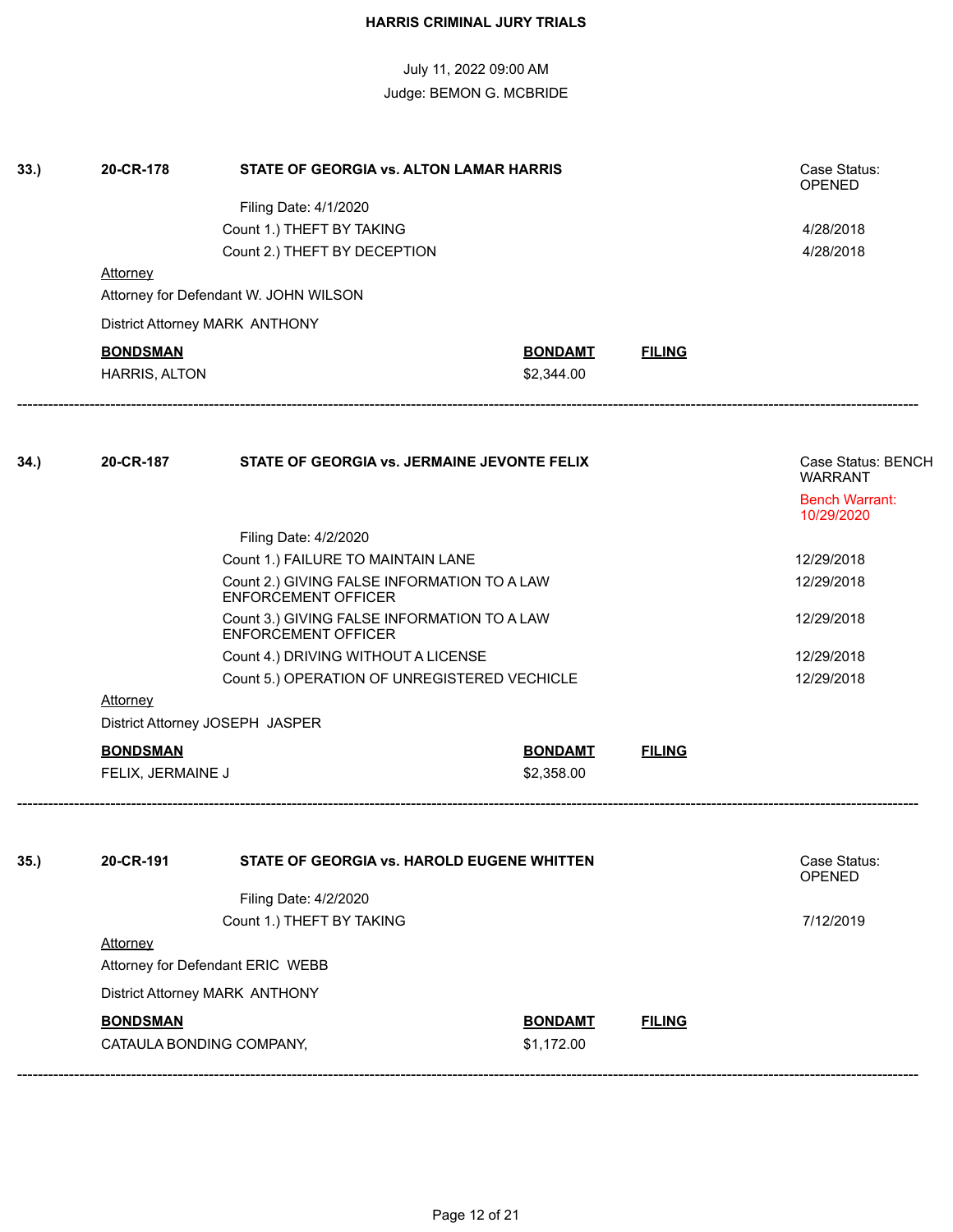| 36.  | 20-CR-199<br>STATE OF GEORGIA vs. SHANNON BUCK FINDLEY |                                                  |                |               | Case Status:<br>OPENED        |  |
|------|--------------------------------------------------------|--------------------------------------------------|----------------|---------------|-------------------------------|--|
|      |                                                        | Filing Date: 4/8/2020                            |                |               |                               |  |
|      |                                                        | 2/6/2019                                         |                |               |                               |  |
|      |                                                        | Count 2.) FAILURE TO MAINTAIN LANE               |                |               | 2/6/2019                      |  |
|      | <b>Attorney</b>                                        |                                                  |                |               |                               |  |
|      |                                                        | Attorney for Defendant ROBERT G. JONES           |                |               |                               |  |
|      | District Attorney JOSEPH JASPER                        |                                                  |                |               |                               |  |
|      | <b>BONDSMAN</b>                                        |                                                  | <b>BONDAMT</b> | <b>FILING</b> |                               |  |
|      | AAA BONDING,                                           |                                                  | \$1,450.00     |               |                               |  |
|      |                                                        |                                                  |                |               |                               |  |
| 37.) | 20-CR-200                                              | STATE OF GEORGIA vs. NICHOLAS JOHN FRATARCANGELO |                |               | Case Status:<br><b>OPENED</b> |  |
|      |                                                        | Filing Date: 4/8/2020                            |                |               |                               |  |
|      |                                                        | Count 1.) CRIMINAL TRESPASS                      |                |               | 7/6/2019                      |  |
|      | <b>Attorney</b>                                        |                                                  |                |               |                               |  |
|      | District Attorney JOSEPH JASPER                        |                                                  |                |               |                               |  |
|      | District Attorney MARK ANTHONY                         |                                                  |                |               |                               |  |
|      | <b>BONDSMAN</b>                                        |                                                  | <b>BONDAMT</b> | <b>FILING</b> |                               |  |
|      | CATAULA BONDING COMPANY,                               |                                                  | \$1,172.00     |               |                               |  |
|      |                                                        |                                                  |                |               |                               |  |
| 38.  | 20-CR-202                                              | STATE OF GEORGIA vs. JAQWAN QUINTARIUS JACKSON   |                |               | Case Status:<br><b>OPENED</b> |  |
|      |                                                        | Filing Date: 4/8/2020                            |                |               |                               |  |
|      |                                                        | Count 1.) SIMPLE BATTERY                         |                |               | 2/15/2019                     |  |
|      | <b>Attorney</b>                                        |                                                  |                |               |                               |  |
|      | Attorney for Defendant ERIC WEBB                       |                                                  |                |               |                               |  |
|      | District Attorney MARK ANTHONY                         |                                                  |                |               |                               |  |
|      | <b>BONDSMAN</b>                                        |                                                  | <b>BONDAMT</b> | <b>FILING</b> |                               |  |
|      | CATAULA BONDING COMPANY,                               |                                                  | \$1,172.00     |               |                               |  |
|      |                                                        |                                                  |                |               |                               |  |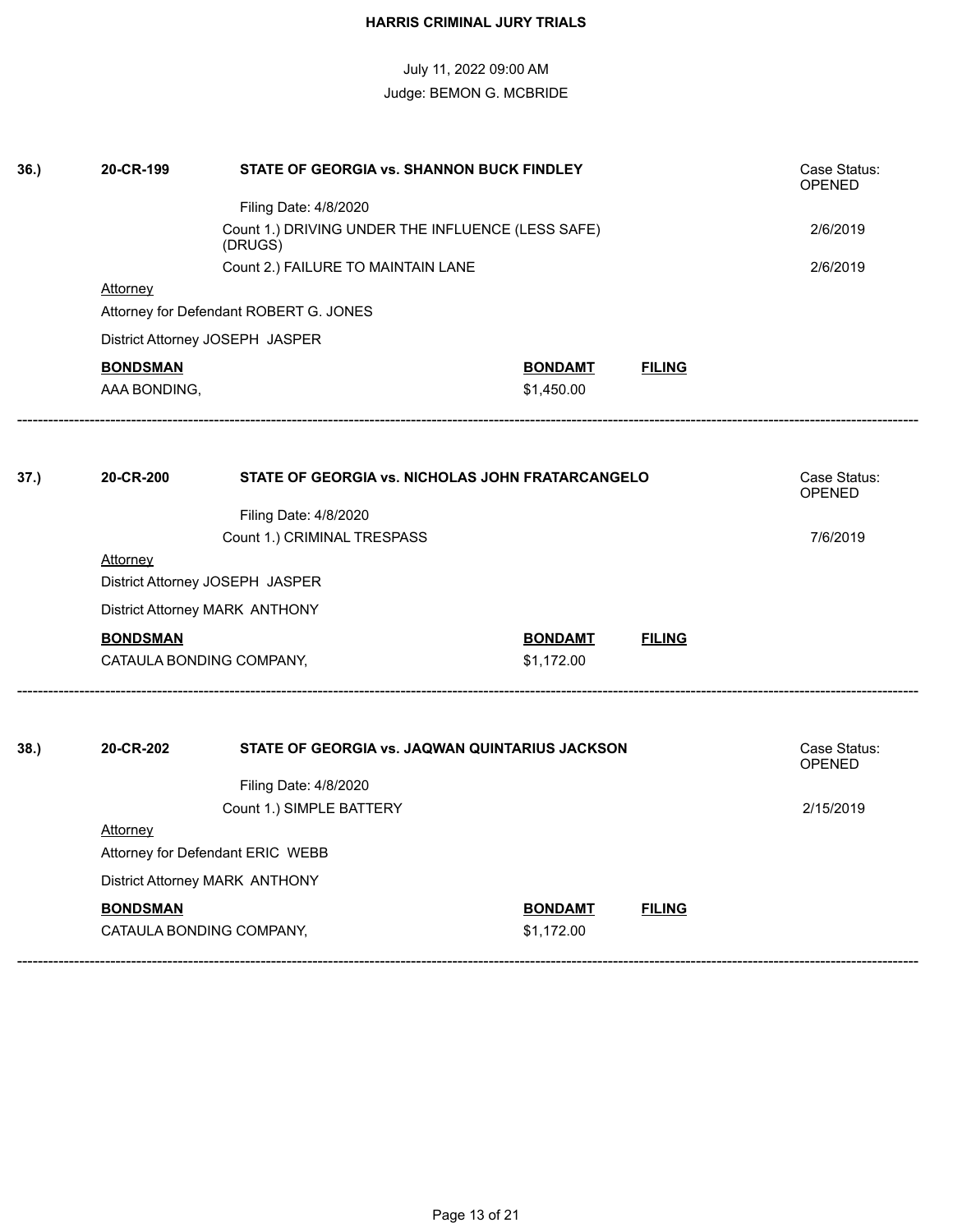| 39.  | 20-CR-204                             | Case Status:<br><b>OPENED</b>                  |                |               |                                     |  |  |
|------|---------------------------------------|------------------------------------------------|----------------|---------------|-------------------------------------|--|--|
|      |                                       |                                                |                |               | <b>Bench Warrant:</b><br>10/29/2020 |  |  |
|      |                                       | Filing Date: 4/8/2020                          |                |               |                                     |  |  |
|      |                                       | Count 1.) CRIMINAL TRESPASS                    |                |               | 3/22/2019                           |  |  |
|      | Attorney                              |                                                |                |               |                                     |  |  |
|      |                                       | District Attorney MARK ANTHONY                 |                |               |                                     |  |  |
|      | <b>BONDSMAN</b>                       |                                                | <b>BONDAMT</b> | <b>FILING</b> |                                     |  |  |
|      |                                       | CATAULA BONDING COMPANY,                       | \$1,172.00     |               |                                     |  |  |
| 40.) | 20-CR-205                             | STATE OF GEORGIA vs. WILLIAM ALAN SAXON        |                |               | Case Status:                        |  |  |
|      |                                       |                                                |                |               | <b>OPENED</b>                       |  |  |
|      |                                       | Filing Date: 4/8/2020                          |                |               |                                     |  |  |
|      |                                       | Count 1.) DISORDERLY CONDUCT                   |                |               | 5/2/2019                            |  |  |
|      |                                       | Count 2.) CRIMINAL TRESPASS                    |                |               | 5/2/2019                            |  |  |
|      | Attorney                              |                                                |                |               |                                     |  |  |
|      | Attorney for Defendant W. JOHN WILSON |                                                |                |               |                                     |  |  |
|      |                                       | District Attorney JOSEPH JASPER                |                |               |                                     |  |  |
|      | <b>BONDSMAN</b>                       |                                                | <b>BONDAMT</b> | <b>FILING</b> |                                     |  |  |
|      | DULIN, SUSAN                          |                                                | \$2,344.00     |               |                                     |  |  |
| 41.) | 20-CR-208                             | STATE OF GEORGIA vs. KEON MARKEE WILLIAMS      |                |               | Case Status:                        |  |  |
|      |                                       |                                                |                |               | OPENED                              |  |  |
|      |                                       | Filing Date: 4/9/2020                          |                |               |                                     |  |  |
|      |                                       | Count 1.) DRIVING UNDER THE INFLUENCE (PER SE) |                |               | 10/27/2019                          |  |  |
|      |                                       | Count 2.) FAILURE TO MAINTAIN LANE             |                |               | 10/27/2019                          |  |  |
|      |                                       | Attorney                                       |                |               |                                     |  |  |
|      |                                       | Attorney for Defendant WILLIAM J KENDRICK      |                |               |                                     |  |  |
|      |                                       | District Attorney JOSEPH JASPER                |                |               |                                     |  |  |
|      | <b>BONDSMAN</b>                       |                                                | <b>BONDAMT</b> | <b>FILING</b> |                                     |  |  |
|      |                                       |                                                |                |               |                                     |  |  |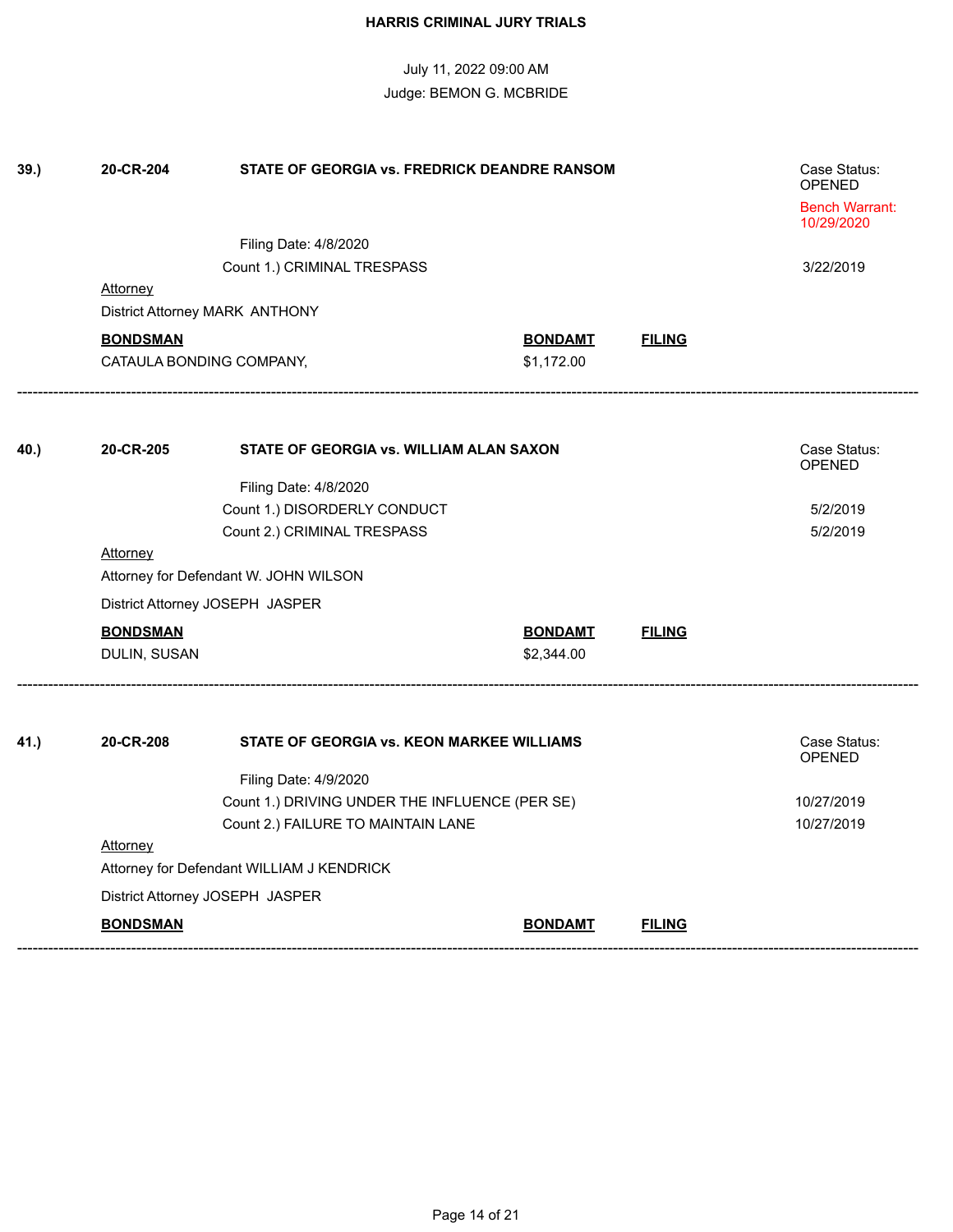| 42.) | 20-CR-213                                    | STATE OF GEORGIA vs. MATTHEW CURTIS SHORT |                |               | Case Status:<br><b>OPENED</b> |
|------|----------------------------------------------|-------------------------------------------|----------------|---------------|-------------------------------|
|      |                                              |                                           |                |               |                               |
|      |                                              | 7/4/2019                                  |                |               |                               |
|      |                                              | 7/4/2019                                  |                |               |                               |
|      | <b>Attorney</b>                              |                                           |                |               |                               |
|      | Attorney for Defendant ERIC WEBB             |                                           |                |               |                               |
|      |                                              | District Attorney JOSEPH JASPER           |                |               |                               |
|      | <b>BONDSMAN</b>                              |                                           | <b>BONDAMT</b> | <b>FILING</b> |                               |
|      |                                              | CATAULA BONDING COMPANY,                  | \$1,450.00     |               |                               |
|      |                                              |                                           |                |               |                               |
| 43.) | 20-CR-215                                    | STATE OF GEORGIA vs. SIDNEY REDMOND GARY  |                |               | Case Status:<br><b>OPENED</b> |
|      |                                              | Filing Date: 4/10/2020                    |                |               |                               |
|      |                                              | 1/10/2020                                 |                |               |                               |
|      |                                              | 1/10/2020                                 |                |               |                               |
|      |                                              | 1/10/2020                                 |                |               |                               |
|      |                                              | 1/10/2020                                 |                |               |                               |
|      | Attorney<br>Attorney for Defendant ERIC WEBB |                                           |                |               |                               |
|      | District Attorney JOSEPH JASPER              |                                           |                |               |                               |
|      | <b>BONDSMAN</b>                              |                                           | <b>BONDAMT</b> | <b>FILING</b> |                               |
|      |                                              | CATAULA BONDING COMPANY,                  | \$3,110.00     |               |                               |
|      | 20-CR-221                                    | STATE OF GEORGIA vs. BARBARA ANNE ELLIS   |                |               | Case Status:                  |
| 44.) |                                              |                                           |                |               | <b>OPENED</b>                 |
|      |                                              | Filing Date: 4/10/2020                    |                |               |                               |
|      |                                              | 9/15/2019                                 |                |               |                               |
|      | Attorney                                     |                                           |                |               |                               |
|      | Attorney for Defendant MARK C POST           |                                           |                |               |                               |
|      | District Attorney MARK ANTHONY               |                                           |                |               |                               |
|      | <b>BONDSMAN</b>                              |                                           | <b>BONDAMT</b> | <b>FILING</b> |                               |
|      | CATAULA BONDING COMPANY,                     |                                           | \$5,572.00     |               |                               |
|      |                                              |                                           |                |               |                               |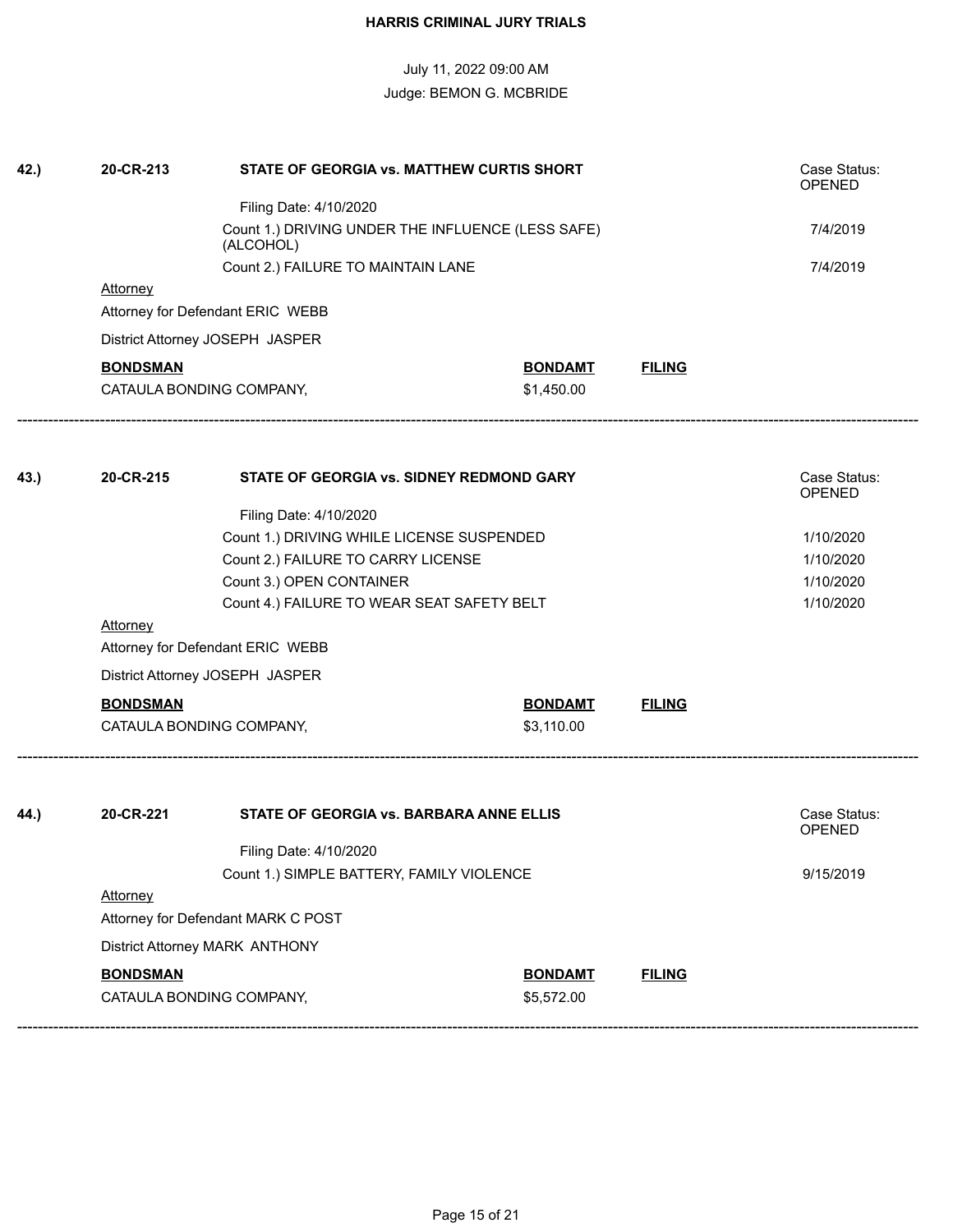| 45.) | 20-CR-223                                                             | STATE OF GEORGIA vs. XAVIER LEMANN HUFF                                   |                |               | Case Status:<br><b>OPENED</b> |  |  |
|------|-----------------------------------------------------------------------|---------------------------------------------------------------------------|----------------|---------------|-------------------------------|--|--|
|      |                                                                       | Filing Date: 4/10/2020                                                    |                |               |                               |  |  |
|      |                                                                       | Count 1.) THEFT BY SHOPLIFTING                                            |                |               | 3/28/2019                     |  |  |
|      | <b>Attorney</b>                                                       |                                                                           |                |               |                               |  |  |
|      |                                                                       | Attorney for Defendant ERIC WEBB                                          |                |               |                               |  |  |
|      | District Attorney MARK ANTHONY                                        |                                                                           |                |               |                               |  |  |
|      | <b>BONDSMAN</b>                                                       |                                                                           | <b>BONDAMT</b> | <b>FILING</b> |                               |  |  |
|      |                                                                       | CATAULA BONDING COMPANY,                                                  | \$500.00       |               |                               |  |  |
|      |                                                                       |                                                                           |                |               |                               |  |  |
| 46.) | 20-CR-226                                                             | STATE OF GEORGIA vs. TRACY BLOCKER JR                                     |                |               | Case Status:<br><b>OPENED</b> |  |  |
|      |                                                                       | Filing Date: 4/10/2020                                                    |                |               |                               |  |  |
|      |                                                                       | Count 1.) GIVING FALSE INFORMATION TO A LAW<br><b>ENFORCEMENT OFFICER</b> |                |               | 10/22/2019                    |  |  |
|      |                                                                       | 10/22/2019                                                                |                |               |                               |  |  |
|      |                                                                       | Count 3.) FAILURE TO CARRY LICENSE                                        |                |               | 10/22/2019                    |  |  |
|      | Attorney                                                              |                                                                           |                |               |                               |  |  |
|      | Attorney for Defendant W. JOHN WILSON                                 |                                                                           |                |               |                               |  |  |
|      | District Attorney JOSEPH JASPER                                       |                                                                           |                |               |                               |  |  |
|      | <b>BONDSMAN</b>                                                       |                                                                           | <b>BONDAMT</b> | <b>FILING</b> |                               |  |  |
|      |                                                                       | CATAULA BONDING COMPANY,                                                  | \$1,272.00     |               |                               |  |  |
| 47.) | 20-CR-315                                                             | STATE OF GEORGIA vs. CURTIS TYRON VICKERS                                 |                |               | Case Status:                  |  |  |
|      |                                                                       |                                                                           | <b>OPENED</b>  |               |                               |  |  |
|      |                                                                       |                                                                           |                |               |                               |  |  |
|      | Count 1.) POSSESSION OF MARIJUANA WITH INTENT TO<br><b>DISTRIBUTE</b> |                                                                           |                |               | 5/16/2018                     |  |  |
|      | Count 2.) POSSESSION OF MARIJUANA, MORE THAN AN<br><b>OUNCE</b>       |                                                                           |                |               | 5/16/2018                     |  |  |
|      |                                                                       | 5/16/2018                                                                 |                |               |                               |  |  |
|      | <b>Attorney</b>                                                       |                                                                           |                |               |                               |  |  |
|      | District Attorney MARK ANTHONY                                        |                                                                           |                |               |                               |  |  |
|      | <b>BONDSMAN</b>                                                       |                                                                           | <b>BONDAMT</b> | <b>FILING</b> |                               |  |  |
|      | CATAULA BONDING CO.,                                                  |                                                                           | \$11,416.00    |               |                               |  |  |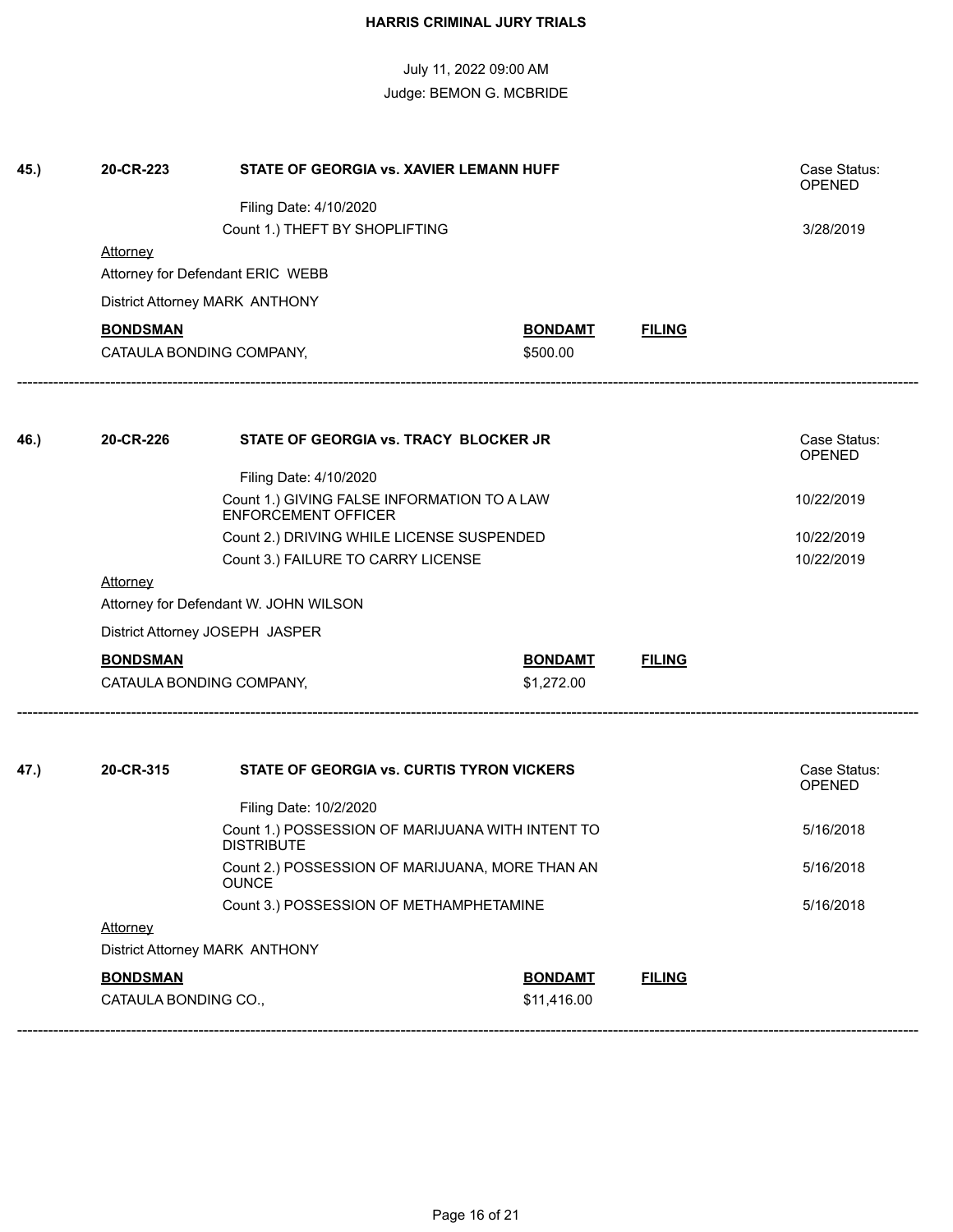| 48.) | 21-CR-110       | STATE OF GEORGIA vs. LATAVIUS JA'TELA JACKSON                                          |                |               | Case Status:<br><b>OPENED</b> |
|------|-----------------|----------------------------------------------------------------------------------------|----------------|---------------|-------------------------------|
|      |                 | Filing Date: 5/3/2021                                                                  |                |               |                               |
|      |                 | Count 1.) DRIVING UNDER THE INFLUENCE (LESS SAFE)<br><b>DRUGS</b>                      |                |               | 3/24/2020                     |
|      |                 | Count 2.) SPEEDING                                                                     |                |               | 3/24/2020                     |
|      |                 | Posted Speed: 70 Actual Speed: 96                                                      |                |               |                               |
|      | <b>Attorney</b> |                                                                                        |                |               |                               |
|      |                 | Attorney for Defendant ERIC WEBB                                                       |                |               |                               |
|      |                 | District Attorney JOSEPH JASPER                                                        |                |               |                               |
|      | <b>BONDSMAN</b> |                                                                                        | <b>BONDAMT</b> | <b>FILING</b> |                               |
|      | REEVES, ANNIE K |                                                                                        | \$8,254.00     |               |                               |
|      |                 |                                                                                        |                |               |                               |
| 49.) | 21-CR-113       | STATE OF GEORGIA vs. RODERICK JAVON MOSS                                               |                |               | Case Status:<br><b>OPENED</b> |
|      |                 | Filing Date: 5/3/2021                                                                  |                |               |                               |
|      |                 | Count 1.) NO PROOF OF INSURANCE                                                        |                |               | 12/18/2019                    |
|      |                 | Count 2.) DEFECTIVE EQUIPMENT                                                          |                |               | 12/18/2019                    |
|      |                 | Count 3.) ALTERED LICENSE PLATE                                                        |                |               | 12/18/2019                    |
|      |                 | Count 4.) EXPIRED TAG                                                                  |                |               | 12/18/2019                    |
|      | <b>Attorney</b> |                                                                                        |                |               |                               |
|      |                 | Attorney for Defendant W. JOHN WILSON                                                  |                |               |                               |
|      |                 | District Attorney JOSEPH JASPER                                                        |                |               |                               |
|      | <b>BONDSMAN</b> |                                                                                        | <b>BONDAMT</b> | <b>FILING</b> |                               |
| 50.) | 21-CR-121       | STATE OF GEORGIA vs. DYLAN MICHAEL HUGHES                                              |                |               | Case Status:                  |
|      |                 |                                                                                        |                |               | <b>OPENED</b>                 |
|      |                 | Filing Date: 5/11/2021                                                                 |                |               |                               |
|      |                 | Count 1.) CHILD MOLESTATION                                                            |                |               | 2/24/2021                     |
|      |                 | Count 2.) CHILD MOLESTATION                                                            |                |               | 2/22/2021                     |
|      |                 | Count 3.) SEXUAL BATTERY AGAINST A CHILD UNDER 16                                      |                |               | 2/22/2021                     |
|      |                 | Count 4.) SEXUAL EXPLOITATION OF CHILDREN<br>Count 5.) SEXUAL EXPLOITATION OF CHILDREN |                |               | 2/21/2021                     |
|      |                 | 2/21/2021                                                                              |                |               |                               |
|      |                 | Count 6.) SEXUAL EXPLOITATION OF CHILDREN                                              |                |               | 2/21/2021                     |
|      |                 | Count 7.) SEXUAL EXPLOITATION OF CHILDREN                                              |                |               | 2/21/2021                     |
|      |                 | Count 8.) SEXUAL EXPLOITATION OF CHILDREN                                              |                |               | 2/24/2021                     |
|      | <b>Attorney</b> |                                                                                        |                |               |                               |
|      |                 | District Attorney JOSEPH JASPER                                                        |                |               |                               |
|      |                 | Attorney for Defendant JENNIFER A CURRY                                                |                |               |                               |
|      | <b>BONDSMAN</b> |                                                                                        | <b>BONDAMT</b> | <b>FILING</b> |                               |
|      |                 |                                                                                        |                |               |                               |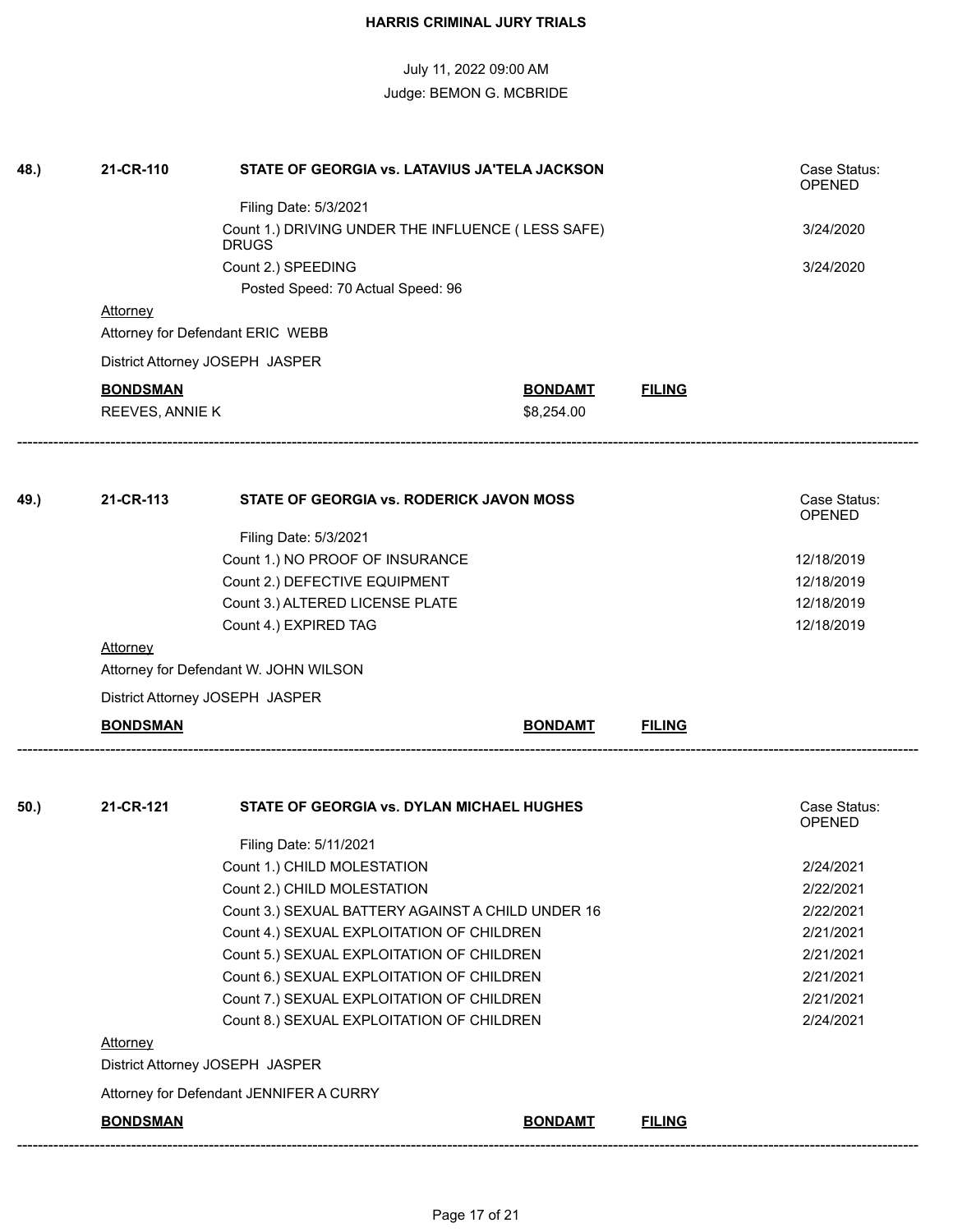| 51.) | 22-CR-051                             | STATE OF GEORGIA vs. SAMMUEL CORTEZ JOHNSON                            |                |               | Case Status:<br><b>OPENED</b> |
|------|---------------------------------------|------------------------------------------------------------------------|----------------|---------------|-------------------------------|
|      |                                       | Filing Date: 4/18/2022                                                 |                |               |                               |
|      |                                       | Count 1.) RAPE                                                         |                |               | 7/23/2021                     |
|      |                                       | Count 2.) AGGRAVATED SODOMY - FELONY                                   |                |               | 7/23/2021                     |
|      |                                       |                                                                        | 7/23/2021      |               |                               |
|      |                                       | Count 4.) FALSE IMPRISONMENT                                           |                |               | 7/23/2021<br>7/23/2021        |
|      |                                       | Count 5.) ARMED ROBBERY                                                |                |               |                               |
|      |                                       | Count 6.) POSSESSION OF A FIREARM DURING<br><b>COMMISSION OF A FEL</b> |                |               | 7/23/2021                     |
|      | Attorney                              |                                                                        |                |               |                               |
|      | District Attorney MARK ANTHONY        |                                                                        |                |               |                               |
|      | Attorney for Defendant W. JOHN WILSON |                                                                        |                |               |                               |
|      | <b>BONDSMAN</b>                       |                                                                        | <b>BONDAMT</b> | <b>FILING</b> |                               |
|      |                                       |                                                                        |                |               |                               |
| 52.) | 22-CR-081                             | <b>STATE OF GEORGIA vs. MICHAEL ALAN BAKER</b>                         |                |               | Case Status:<br><b>OPENED</b> |
|      |                                       | Filing Date: 5/9/2022                                                  |                |               |                               |
|      |                                       | Count 1.) THEFT BY TAKING - FELONY                                     |                |               | 9/6/2021                      |
|      |                                       | Count 2.) THEFT BY TAKING - FELONY                                     |                |               | 9/6/2021                      |
|      |                                       | Count 3.) THEFT BY TAKING - FELONY                                     |                |               | 9/6/2021                      |
|      |                                       | Count 4.) THEFT BY TAKING - FELONY                                     |                |               | 9/6/2021                      |
|      | Attorney                              |                                                                        |                |               |                               |
|      | District Attorney MARK ANTHONY        |                                                                        |                |               |                               |
|      |                                       | Attorney for Defendant ERIC WEBB                                       |                |               |                               |
|      | <b>BONDSMAN</b>                       |                                                                        | <b>BONDAMT</b> | <b>FILING</b> |                               |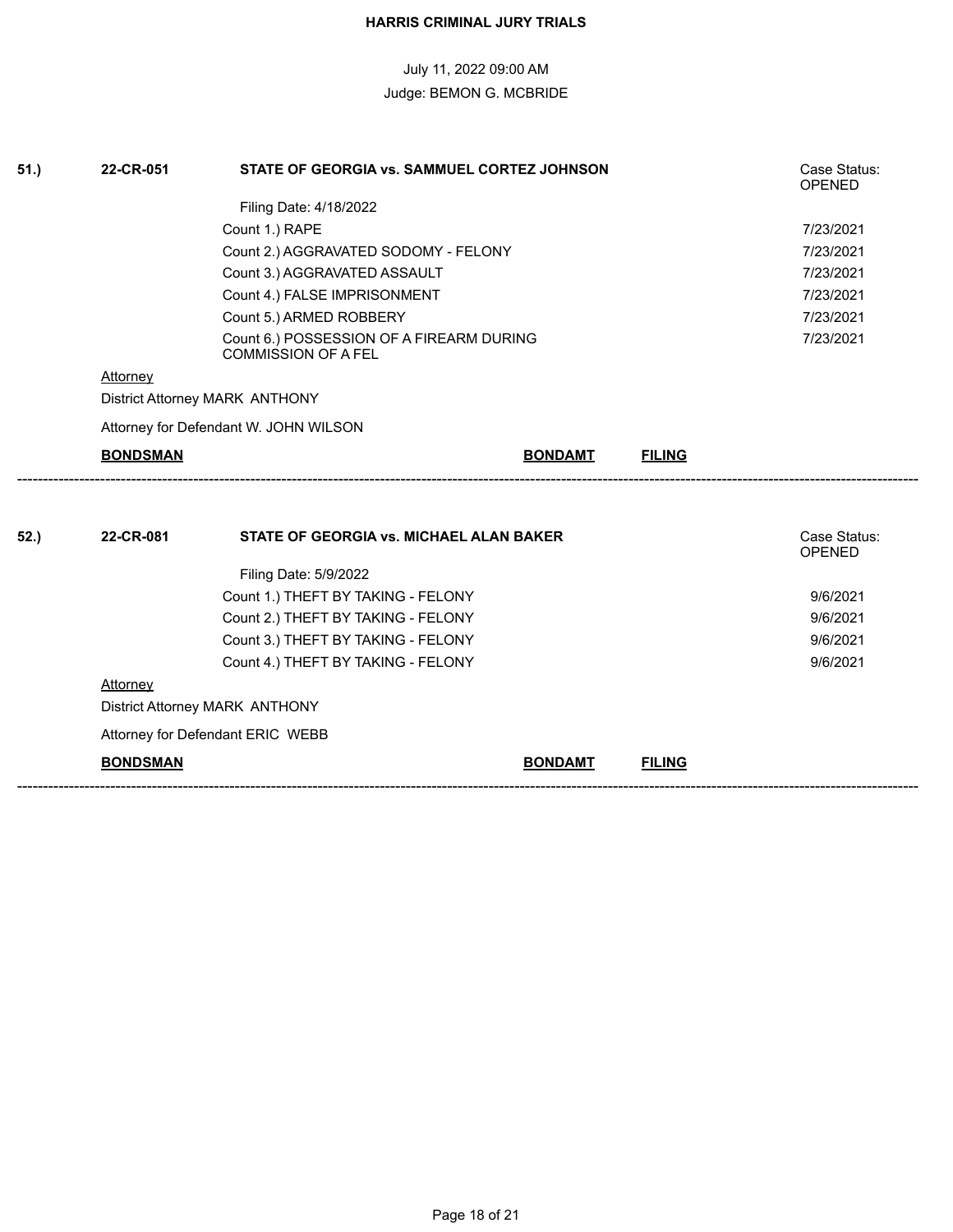#### **HARRIS CRIMINAL JURY TRIALS**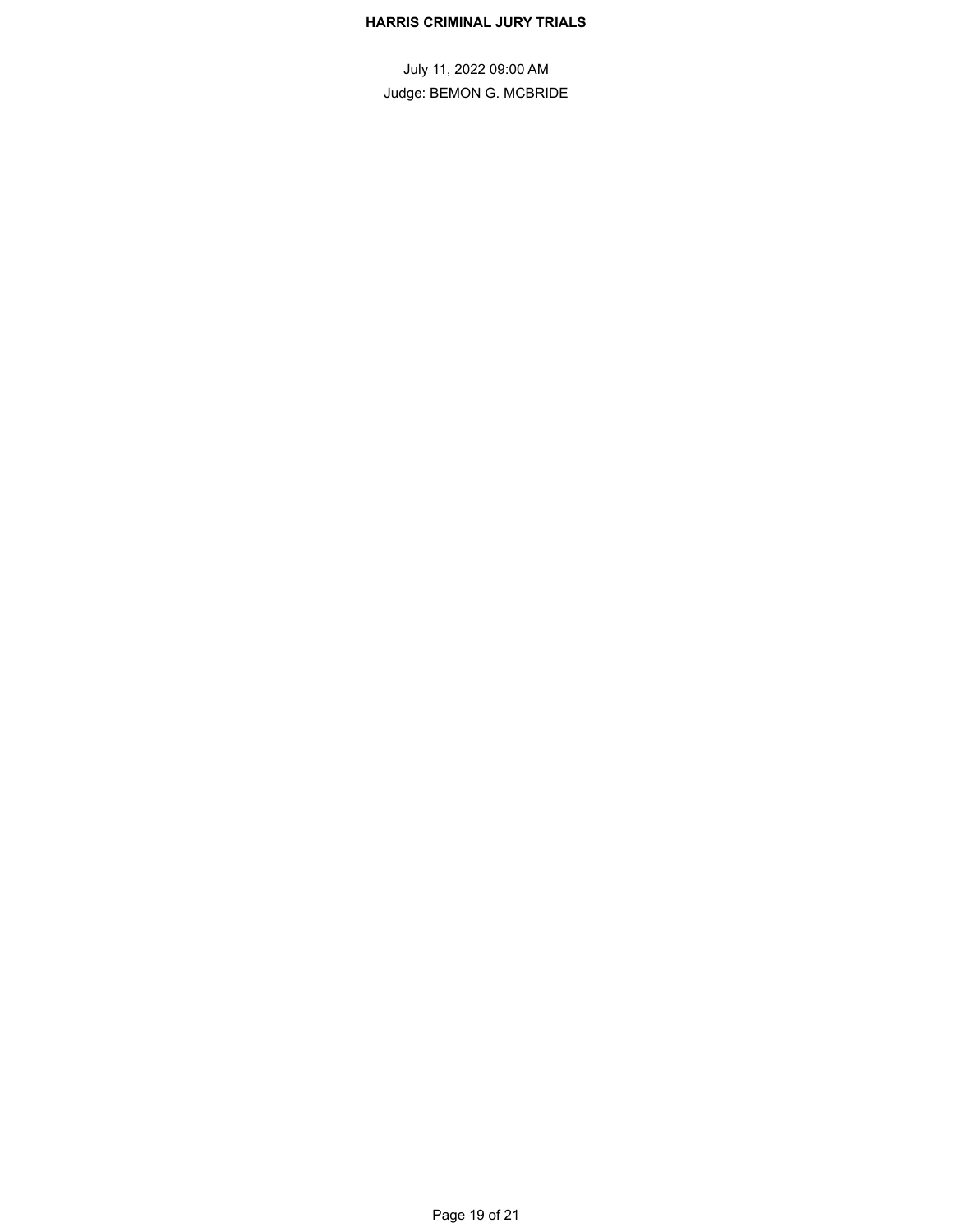| Name                           | <b>Case Number</b> | ltem#          |
|--------------------------------|--------------------|----------------|
| ASHLEY, CAMMON STEVEN C.       | 18-CR-396A         | 5              |
| ASKEW, ZARI SAROBI             | 20-CR-077          | 25             |
| BAKER, MICHAEL ALAN            | 22-CR-081          | 52             |
| <b>BLOCKERJR, TRACY</b>        | 20-CR-226          | 46             |
| CONDON, JESSICA LAUREN         | 18-CR-396B         | 6              |
| CRENSHAW, RAMEL SHAKOOR        | 20-CR-043          | 22             |
| CUNNINGHAM, ADAM ROYCE         | 20-CR-041          | 21             |
| DELANEY, STEPHAN               | 19-CR-008A         | $\overline{7}$ |
| DODD, DAVID TRUETT             | 19-CR-296          | 16             |
| DUDENSKI, ROMAN MICHAEL        | 20-CR-081          | 26             |
| EASTMEAD, JOSHUA PHILLIP       | 19-CR-176          | 10             |
| ELLIS, BARBARA ANNE            | 20-CR-221          | 44             |
| FELIX, JERMAINE JEVONTE        | 20-CR-187          | 34             |
| FINDLEY, SHANNON BUCK          | 20-CR-199          | 36             |
| FRATARCANGELO, NICHOLAS JOHN   | 20-CR-200          | 37             |
| FREEMAN, STEPHANIE MICHELLE    | 20-CR-134D         | 31             |
| <b>GARNER, EVAN DWAYNE</b>     | 21-CR-176          | $\overline{2}$ |
| <b>GARY, SIDNEY REDMOND</b>    | 20-CR-215          | 43             |
| <b>GREEN, ANTONIO DOMINICK</b> | 20-CR-140          | 32             |
| HAMBY, WILLIAM DAVID           | 20-CR-032          | 18             |
| HAMBY, WILLIAM DAVID           | 20-CR-033          | 19             |
| HARRIS, ALTON LAMAR            | 20-CR-178          | 33             |
| HARRIS, DAVID LEE              | 21-CR-243          | 1              |
| HENDERSON, ANTAWON LAMAR       | 19-CR-011          | 9              |
| HOLT, SANTWAN JAMAL            | 19-CR-278          | 14             |
| HUFF, XAVIER LEMANN            | 20-CR-223          | 45             |
| HUGHES, DYLAN MICHAEL          | 21-CR-121          | 50             |
| JACKSON, AUSTIN COLE           | 19-CR-208          | 11             |
| JACKSON, JAQWAN QUINTARIUS     | 20-CR-202          | 38             |
| JACKSON, LATAVIUS JA'TELA      | 21-CR-110          | 48             |
| JOHNSON, SAMMUEL CORTEZ        | 22-CR-051          | 51             |
| KOONE, JEREMY HOLLAND          | 20-CR-108          | 27             |
| MCNATT, AREK TODD              | 22-CR-046A         | 3              |
| MCNATT, MICHELLE ELIZABETH     | 22-CR-046B         | 4              |
| MOSS, RODERICK JAVON           | 21-CR-113          | 49             |
| <b>MOTOS, LARRY JASON</b>      | 20-CR-016          | 17             |
| <b>OUTLAW, CHRIS ALLEN</b>     | 20-CR-055          | 23             |
| RANSOM, FREDRICK DEANDRE       | 20-CR-204          | 39             |
| REITER, FELICIA                | 19-CR-008B         | 8              |
| ROBERTS, KALA MCCOY            | 20-CR-134B         | 30             |
| RYALS, NOLEN BRANDT            | 19-CR-248          | 12             |
| SAXON, WILLIAM ALAN            | 20-CR-205          | 40             |
| SCOTT, ENISHA ZIPPORIAH        | 20-CR-060          | 24             |
| <b>SERLES, THOMAS BERNARD</b>  | 19-CR-287          | 15             |
| <b>SHORT, MATTHEW CURTIS</b>   | 20-CR-213          | 42             |
| SIZEMORE, STEVEN ANTHONY       | 19-CR-266          | 13             |